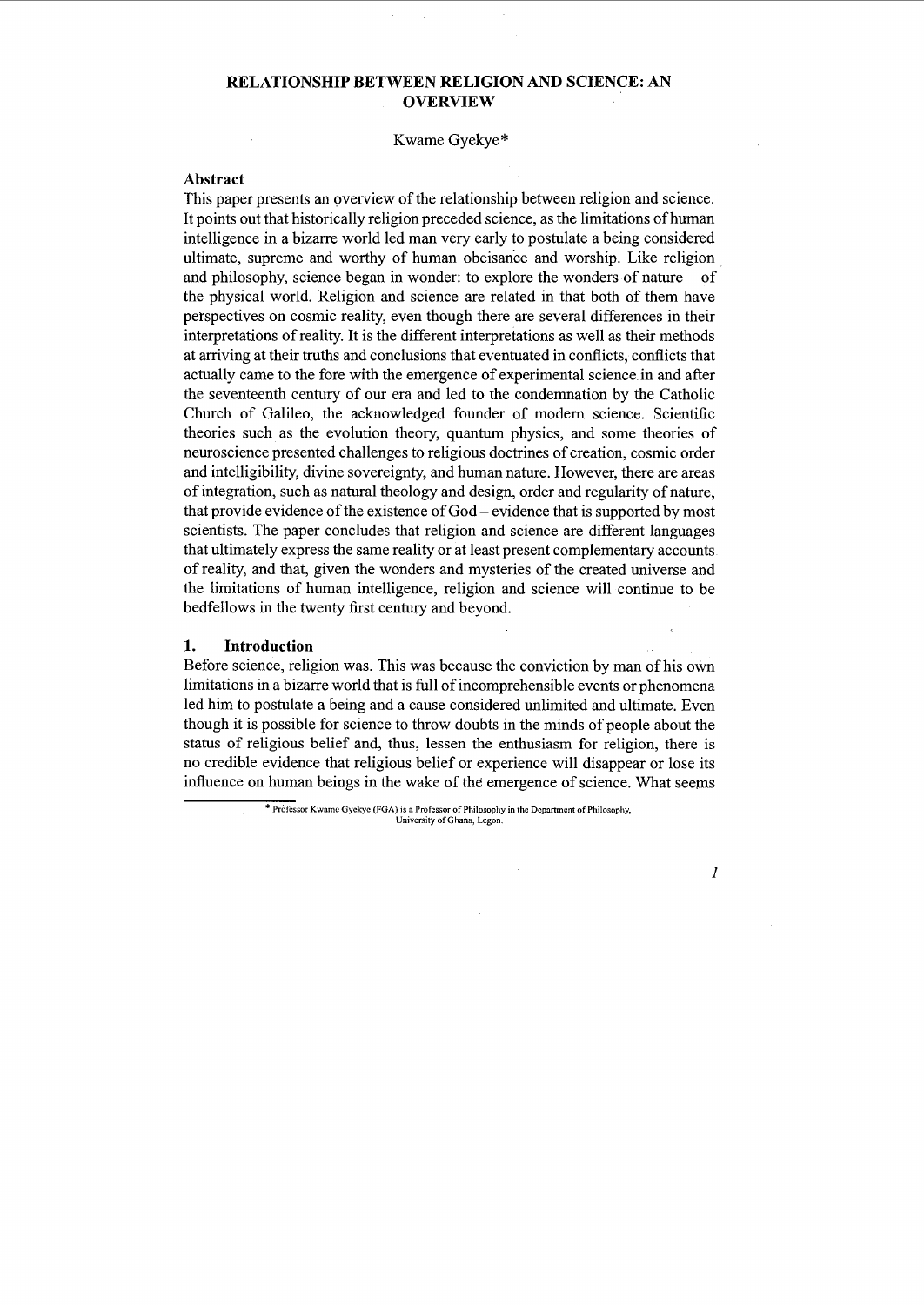to have happened, however, is that both the religious and scientific enterprises have come to be embraced and are influencing human attitudes to nature or the universe, though not without mutual suspicions or even conflicts, as will be pointed out in detail in this paper.

I define religion as the awareness of the existence of some ultimate supreme being held as the origin and sustainer of this universe and the establishment of constant, generally worshipful, ties with this being. Thus defined, a religion would evolve and maintain a system of beliefs about the totality of human experience. I define science simply as nature study  $-$  as the intellectual enterprise concerned with investigations into natural phenomena, into the structures of the physical world.

The two enterprises  $-$  religion and science  $-$  are related in that they both have perspectives on reality, even though their interpretations of reality differ in several ways. The relationship is based also on the fact that they both affect our attitudes to this complex world differently.

In this paper, I explore the relationship between religion and science. I must state at once that I am not a scientist. I am a philosopher who shows some interest in science. My exploration is based on the statements, views and arguments of scientists, as much of them as I understand. I will confine myself, not to the details of the scientific experiments that gave rise to scientific statements or conclusions, but to the logic of scientific statements. In philosophy of science, philosophers seek to clarify or analyze concepts, statements and arguments of science.

## 2. Relationship between Religion and Science before the  $17<sup>th</sup>$  Century A.D.

For many, many centuries the status ofreligious belief was acknowledged and was unquestioned. Not that observations and inquiries into nature had been lacking in the centuries preceding the seventeenth century of our era, which is often regarded as the starting point of modern science; for, ancient thinkers, particularly the Pre-Socratics, Plato, Aristotle, and Epicurus did make extensive observations about nature or the physical world. Atomism, which is a theory of the origin of the physical world, was in the Western world developed by the philosophers Leucippus (fl. 440 BC) and his disciple Democritus (460-370 BC) and further developed by Epicurus (341-270 BC) and in the Roman world by the poet and philosopher Lucretius in the first century BC. Atomism spread to the medieval Western world largely during the Renaissance, with the work of philosophers such as Nicholas de Cusa (1401-1464), the astronomer and natural philosopher Galileo Galilei (1564- 1642), who found atomism to be consistent with his experiments in physics, and others. Let me mention that the atomic doctrine of Democritus contains the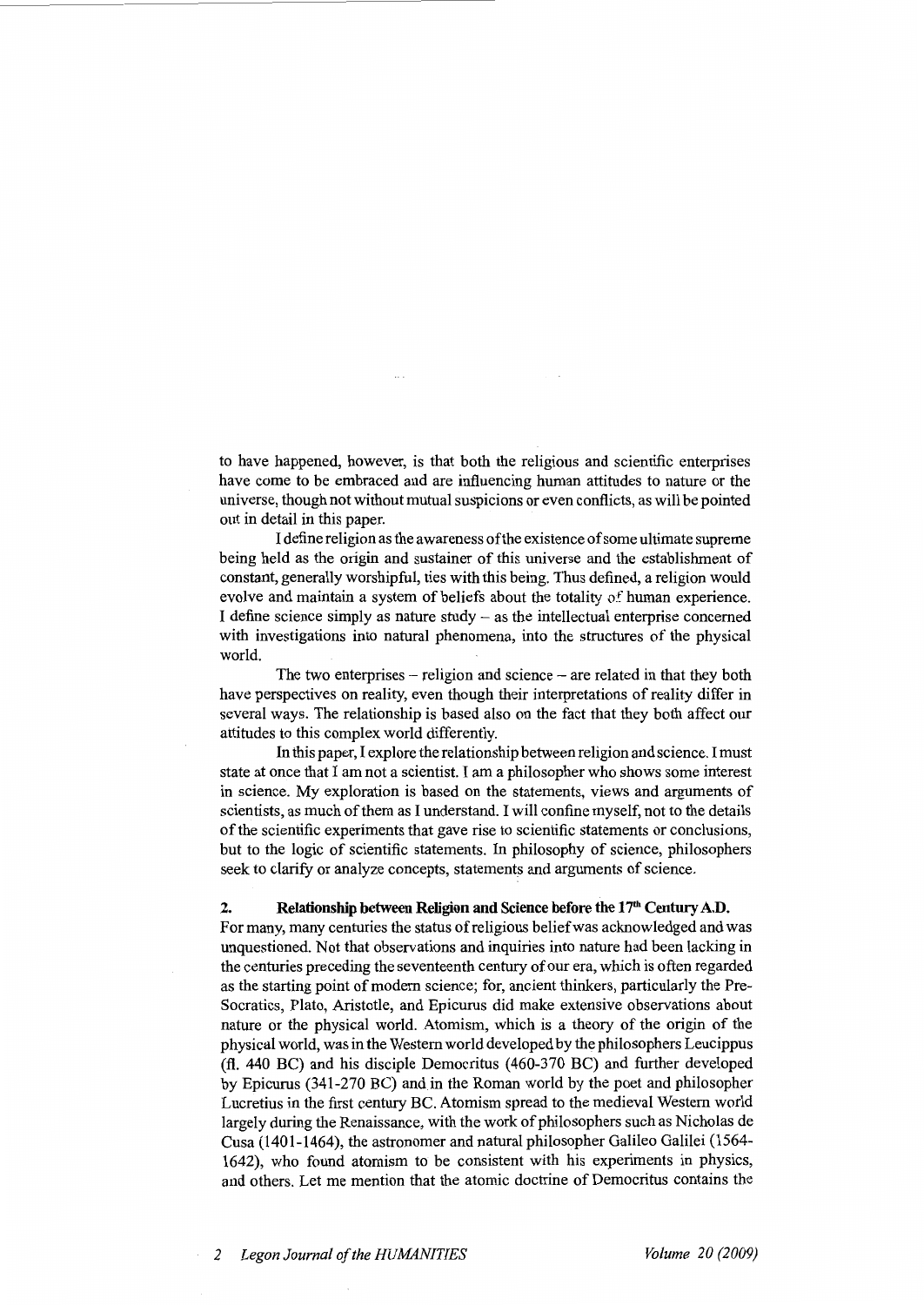statement: "Nothing can be created out of nothing, nor can it be destroyed and returned to nothing."1 This statement could have been troubling to religious belief, for it obviously flew in the face of the doctrine of *creatio ex nihilo* ('creation out of nothing'), a basic doctrine of Christianity and other orthodox religions.

Aristotle's work titled *Physics* was widely read and discussed during the medieval period; it became very influential. Among Aristotle's assertions are that the world was uncreated (ungenerated: Greek *ageneton),* indestructible (Greek: *aphtharton),* and eternal (Greek: *aion),* that time and motion are incorruptible: they have no beginning and end. The philosophical ideas of Aristotle reached the Medieval Christian world through translations from the Arabic. Even though they were challenged, they do not, for some curious reasons, seem to have received the official condemnation of the theologians as did the ideas of Galileo or Charles Darwin in subsequent centuries.

The theory of the medieval astronomer Copernicus, that the sun rather than the earth was the centre of the planetary system, appeared to conflict with traditional Christian religious ideas, just as it was in defiance of the astronomy of Ptolemy.

Despite all this, the authority and influence of religion remained largely unscathed in those centuries, i.e., before the  $17<sup>th</sup>$  Century AD. I think one reason that led to this was that science, then, was not an autonomous intellectual enterprise based on and guided by systematic experimentation. Even though observation was not absent from Aristotelian and medieval science, nevertheless, their theories could not be tested by further experiment. Thus, not having been able to wean itself from its Greek antecedents, medieval science became a branch of philosophy, to all intents and purposes. Lacking a basis in experimentation, it could not discover or arrive at far-reaching significant scientific ideas that could be considered subversive of orthodox religious doctrine. Without a basis in experimentation, medieval science, like its Greek precursor, was essentially deductive rather than inductive; whereas in its method science is essentially or primarily inductive, notwithstanding the deductive features of the scientific method that are manifested particularly in the application of mathematics to the physical sciences. The overall consequence of the interaction between science and religion in the period before the  $17<sup>th</sup>$  century was a synthesis between them: science was given accommodation and embrace in the house of God, so to speak. The conflicts that characterized the relationship between religion and science in and after the l 7'h Century did not occur in the period before then.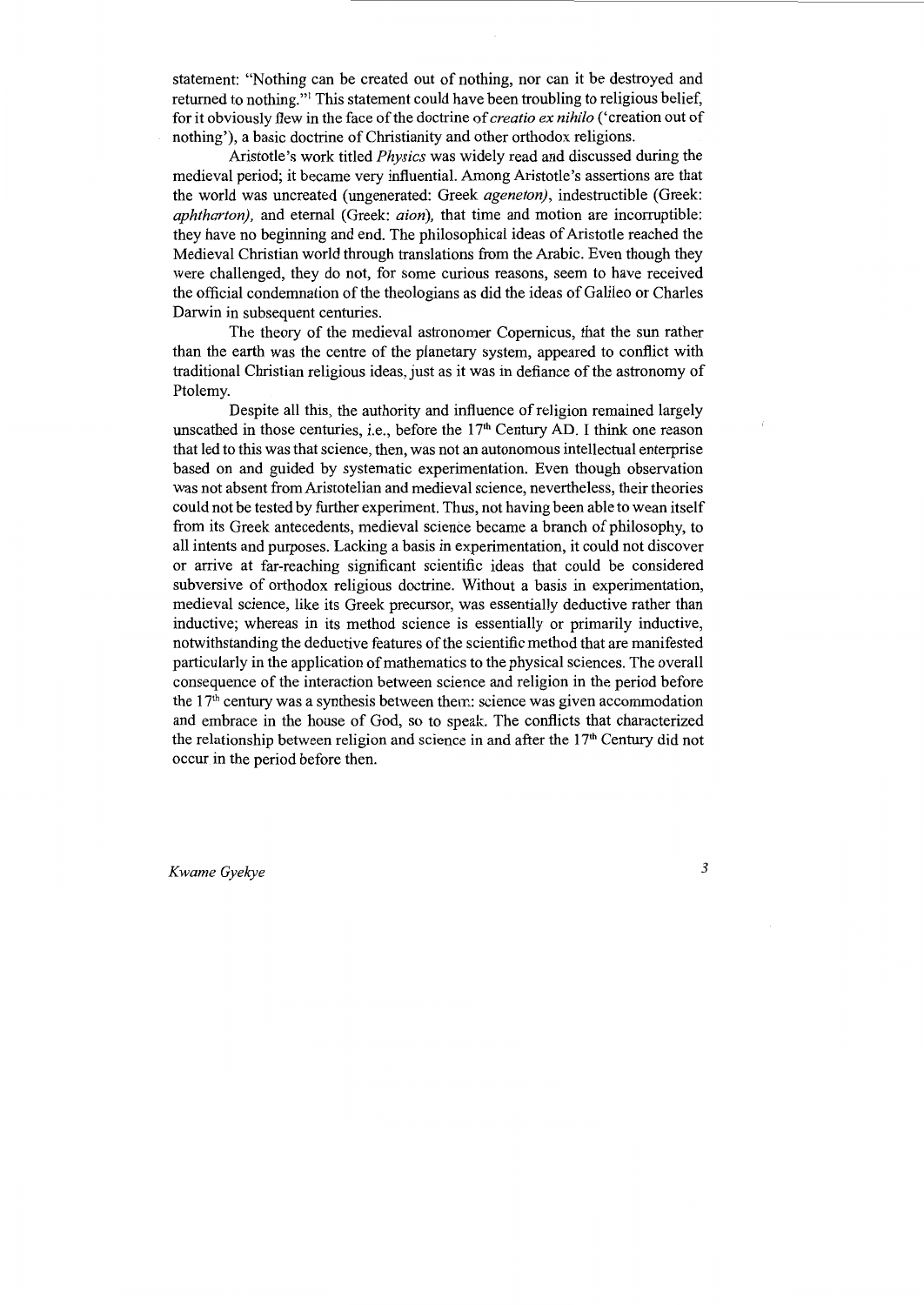### **3. The Emergence of Modern Science**

The emergence of modern experimental science later in the  $17<sup>th</sup>$  Century was to change the previously symbiotic relationship between religion and science; it brought about hostility and conflict in the relationship. The new science of the  $17<sup>th</sup>$ Century and beyond showed itself as a restless and belligerent spirit, unprepared to make overtures with religion or any kind of metaphysics that stood in its way of arriving at what it saw as the truths about the universe. Galileo, regarded as the father of modem science because of his emphasis on and commitment to experimentation as the new scientific methodology, together with other investigators of the seventeenth century, set science free from the restraining influences of the Church and made it an independent sphere of human thought. Galileo placed himself on a collision course with the Church when he advocated the new Copernican theory which maintained that the earth and the planets revolve around the sun, rather than the accepted Ptolemaic theory in which the sun and the planets revolve around the earth. The Ptolemaic theory was said to be in harmony with scriptural passages that implied that the earth is the centre of the cosmos: the sun and the planets revolve around the earth because the earth is the centre of the cosmos. Galileo was, thus, seen as challenging the authority of the Church and was condemned after he was tried before a panel of cardinals in 1633. He was condemned for violating an injunction sent to him in 1616 requiring him "not to hold, teach, or defend in any way whatsoever that the earth moves."2 We learn, however, that "throughout the controversy, and until his death, Galileo remained a religious man."3

Galileo gave up his scientific belief and spent the rest of his life under house arrest. He was forbidden to publish his work titled *Discourses on Two New Sciences* but managed to get the work published in Protestant Holland in 1638, four years before his death in 1642. The *Dialogues* of Galileo remained on the *Index of Prohibited Books* until 1822. In 1984 Pope John Paul 11 appointed a commission to reexamine those events. The commission admitted that "church officials had erred in condemning Galileo." <sup>4</sup> In 1992 after reviewing the commission's findings, the pope said that there are "two realms of knowledge" and that the failure to distinguish them had led theologians "to transpose into the realm of the doctrine of the faith a question that in fact pertained to scientific investigation." *<sup>5</sup>*The pope was, thus, asserting the Independence thesis on the relationship between religion and science. I will explain the thesis shortly.

Even though Galileo's trial appeared to be episodic and exceptional, it presaged what was ahead in the relationship between religion and science in the decades and centuries to come. There followed long periods of interminable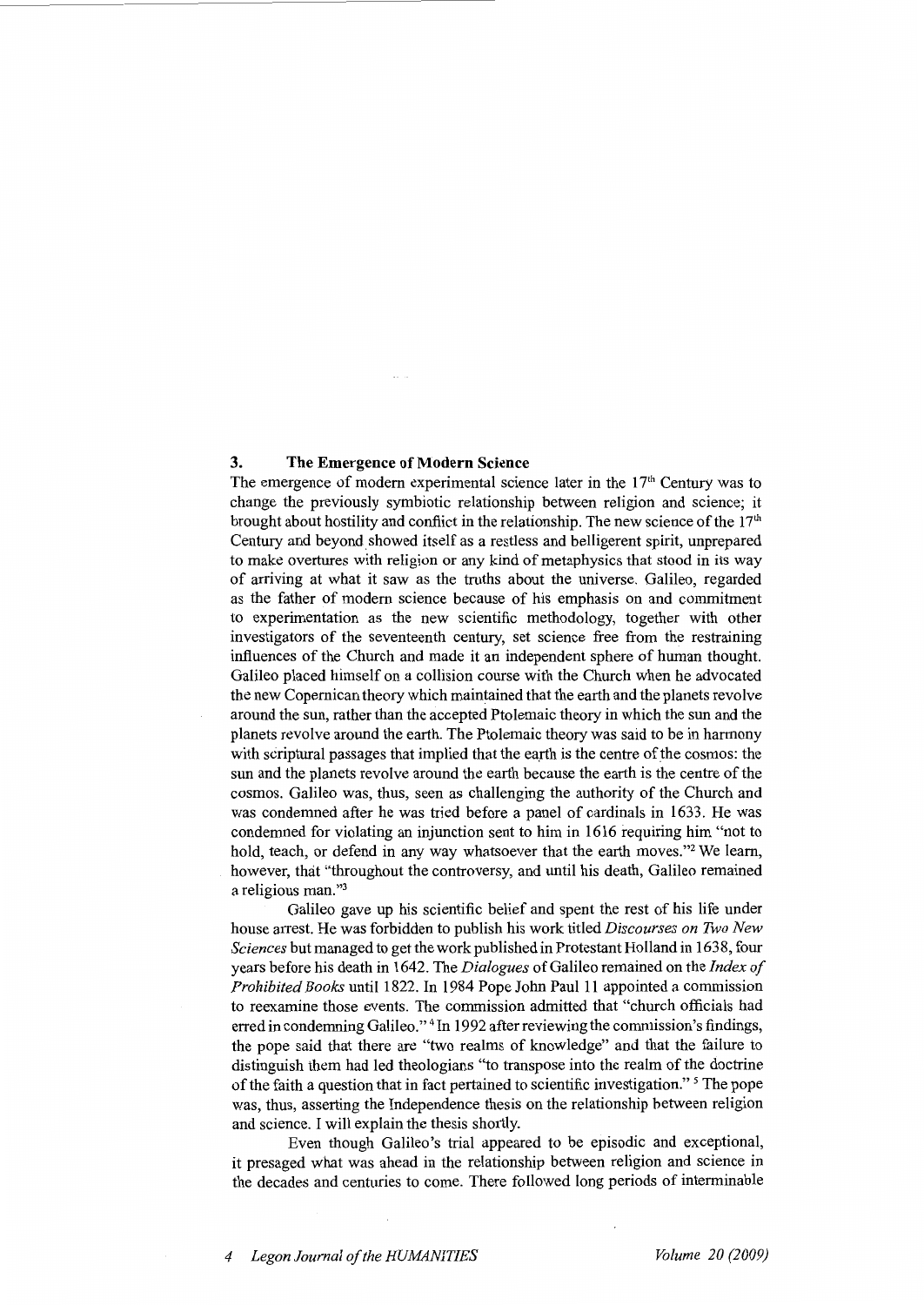hostilities, wrangles, disputes, controversies, and disagreements over the relationship between religion and science that have continued to this day and are likely to go beyond this century.

It would be correct to say that conflicts or sharp disagreements between religion and science arise basically because both of them are concerned with the interpretation of reality, with the search for that which is ultimately or absolutely real. The conflict is, thus, grounded on the different perspectives on reality. But the conflict derives also from their methods in arriving at their truths or conclusions. Science requires explanations that can be generalized, facts that are disciplined by experimentation, and experiments that are repeatable and verifiable elsewhere: thus, scientific methods are objective. Science is concerned about causal relations between empirical events. Religion, on the other hand, is subjective and is concerned about meaning and purpose of life. The question arises as to which of them, if either, offers a more credible or satisfying perspective on reality.

Ian Barbour, a professor of physics and religion, has identified four ways in which science and religion may be said to interact.<sup>6</sup> These ways are: Conflict, Independence, Dialogue, and Integration. Not being a scientist and, thus, not deeply knowledgeable about the really technical or professional details and nuances of scientific arguments, I would avoid such nuanced arguments, even though I hope to say much that will enable us to appreciate the issues involved in the relationship between religion and science as well as the attempts to deal with them. Some scientific theories, such as the evolutionary theories, raise philosophical questions and can be explored from the philosophical point of view.

The Conflict view of the relationship between religion and science simply means that religious doctrine and scientific perspective are incompatible and so cannot in any way be reconciled. It means, therefore, that one cannot logically accept the doctrines or positions of both, for the position of one excludes the other; a person can only choose one or the other, not both. I will in due course provide several instances where religious doctrines are alleged to be in conflict with scientific positions.

According to the Independence thesis, conflicts between religion and science need not arise because religion and science refer to different aspects of reality, employ distinctive methods, serving totally different functions in human life as reflected in their different languages; their objects also are different – science dealing with questions about natural phenomena and, thus, about objective facts, while religion deals with ultimate meaning and purpose and recommends allegiance to particular moral principles and a way of life oriented to the supernatural or the hereafter. Thus, the two are parallel conceptual systems, and because they do not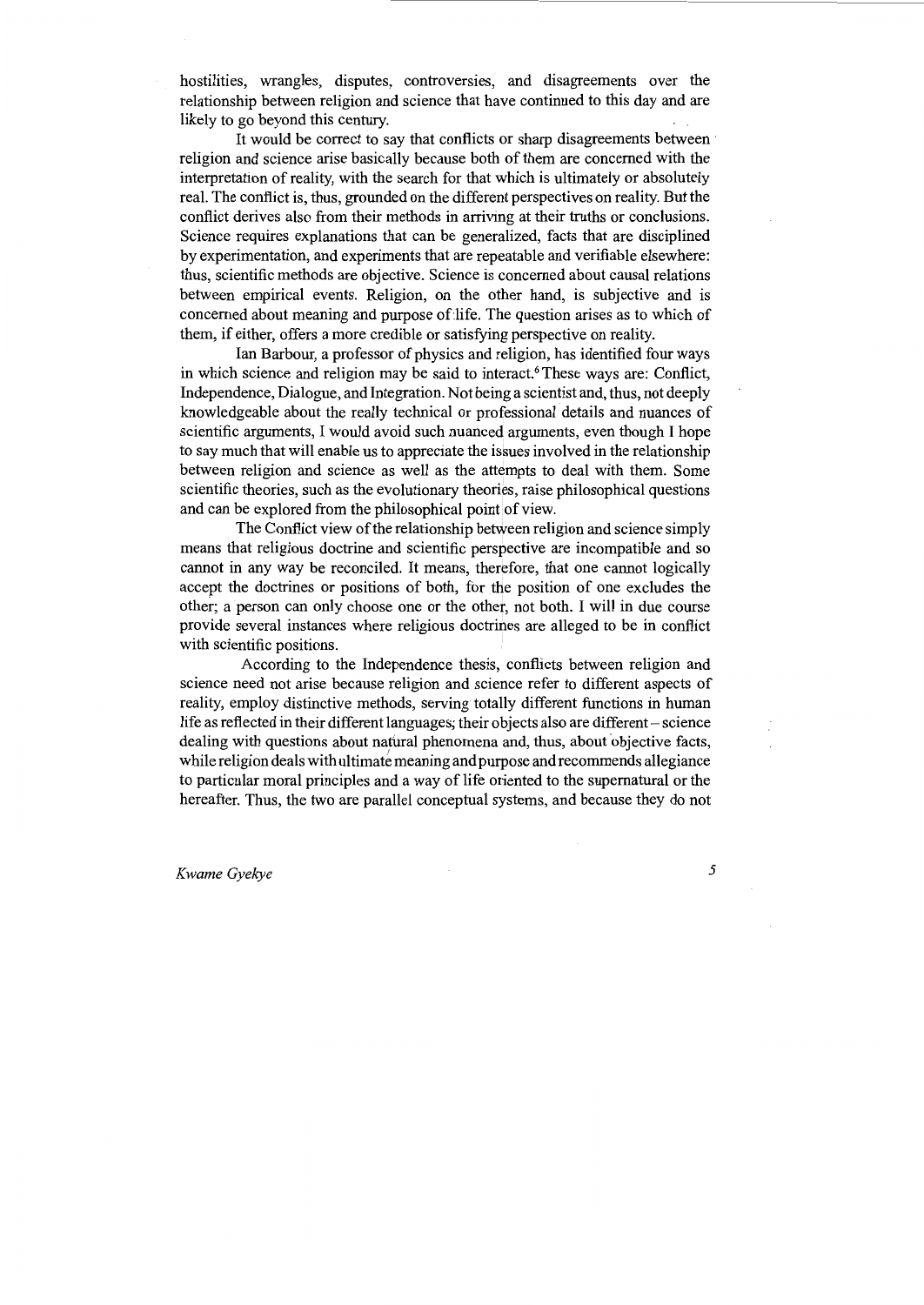cross each other's path, there should be no conflict between them, according to the Independence thesis. They are separate and mutually exclusive realms of human thought and experience, each realm having its own distinctive questions, rules and criteria of judgment. The Independence thesis, thus, tries to steer clear of the Scylla of insistent and unyielding theism and the Charybdis of restless and selfassured scientific enterprise.

On the surface, the Independence wiew may appear attractive particularly to the non-scientist person with religious faith, but not to the scientist with some religious faith. However, the Independence view of the relationship between religion and science prevents any constructive interaction between them, such as the influence one of them could have on the other, the inspiration one of them could derive from the other, and the mutually relevant and valuable questions one of them could raise for the other's attention, and so on.

The assumption of the Dialogue view is that while the differences between the methods of religion and science may be different, there may be similarities which must be acknowledged. Science is interested in the question as to why the universe is orderly and intelligible, for instance, but it is not in a position to answer the question satisfactorily. In this matter, through a dialogue between religion and science, religion might be able to provide some answer that may be of interest to the scientist. Similarly, dialogue may arise when one field employs for its own purposes analogous concepts analyzed in the other field. Thus, analogous concepts in science are used by religion to talk about God's relation to the world. The valuable thing about Dialogue view is that it emphasizes similarities between religion and science such as can be discovered, whereas the Independence view merely emphasizes the differences between them.

The Integration view argues that religion and science can contribute to the development of a metaphysic that has the potential of satisfying the demands and goals of both. This view, however, requires that some of the traditional religious beliefs or doctrines should be reformulated in the light of scientific discoveries or theories.

## **4. Natural Theology and Design**

One example of the Integration view is natural theology, which infers the existence of God from the evidence of design in nature, evidence that is supported or confirmed by most scientists. The founders of modem science, says Barbour, "frequently expressed admiration for the harmonious coordination of nature, which they saw as God's handiwork. Newton said that the eye could not have been contrived without skill in optics, and Robert Boyle extolled the evidences of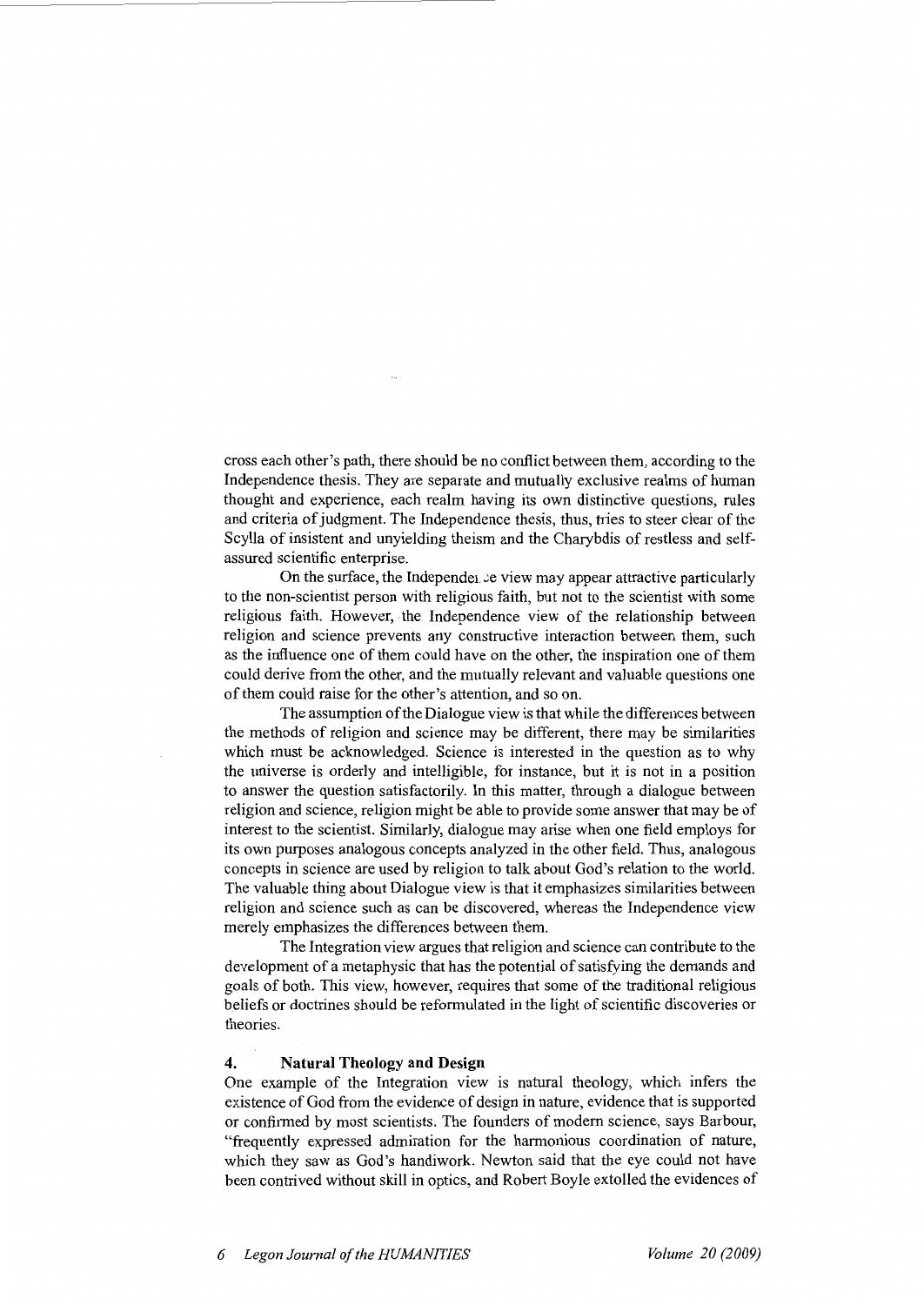benevolent design throughout the natural order."7 Natural religion or theology has empirical basis for, like science, it draws on, or takes off from, natural phenomena and man's reflections on these phenomena. Natural theology, which also leads to the postulation of the existence of God, results from man's application of reason to the characteristics of nature as an object. Design or the argument based on design is discovered through man's rational enterprise. Traditional African religion, not being a revealed religion, is, I have argued elsewhere, a natural religion.<sup>8</sup> Natural theology, which derives from design, can support revealed theology. It is a conception of design in nature  $-$  a design that derives from an act of God  $-$  that grounds the orderliness and intelligibility of nature.

It would be correct to say that much, if not the entire, enterprise of science operates from the orderliness of nature and the regularity that characterizes natural events or phenomena. Orderliness and regularity, expressed or manifested in the laws of nature, are fundamental presuppositions of science. It is the orderliness of nature and the regularity that follows from it that make predictability in science possible. But design also implies that the world in which science functions is a determinist world, a world in which events happen according to the laws of nature. Thus, knowledge of all antecedent conditions and laws of nature would make it possible to predict the entire future. This means that determinism excludes chance. The source of determinism in nature must be a Great Intelligence – the God of the theistic religions, a conscious being.

The seventeenth century physics of Sir Isaac Newton upheld the determinism of the world. Newton maintained the idea of a universe rigidly determined by natural laws fixed by an intelligent creator, God. Newton believed that God "keeps the stars from collapsing under gravitational attraction and intervenes periodically to correct planetary perturbations in the solar system."9 Thus, for Newton and his followers, God not only designed the laws of nature but sustains them continually. This act of sustenance is an expression of God's purpose and sovereignty.

In a determinist world there is no place for chance or contingency; determinism and chance are incompatible. Contingency subverts regularity, orderliness and determinism. Albert Einstein, undoubtedly the greatest of the twentieth-century scientists, strongly believed in the order and predictability of the universe, which, like Isaac Newton, he maintained was a determinist universe. He considered contingency a threat to belief in the rationality or intelligibility of the world, a feature of the world which he thought is central in science. Science merely assumes the intelligibility of the world; but this feature of the world is an aspect of the creative act of God, the creator. Einstein noted: "A conviction, akin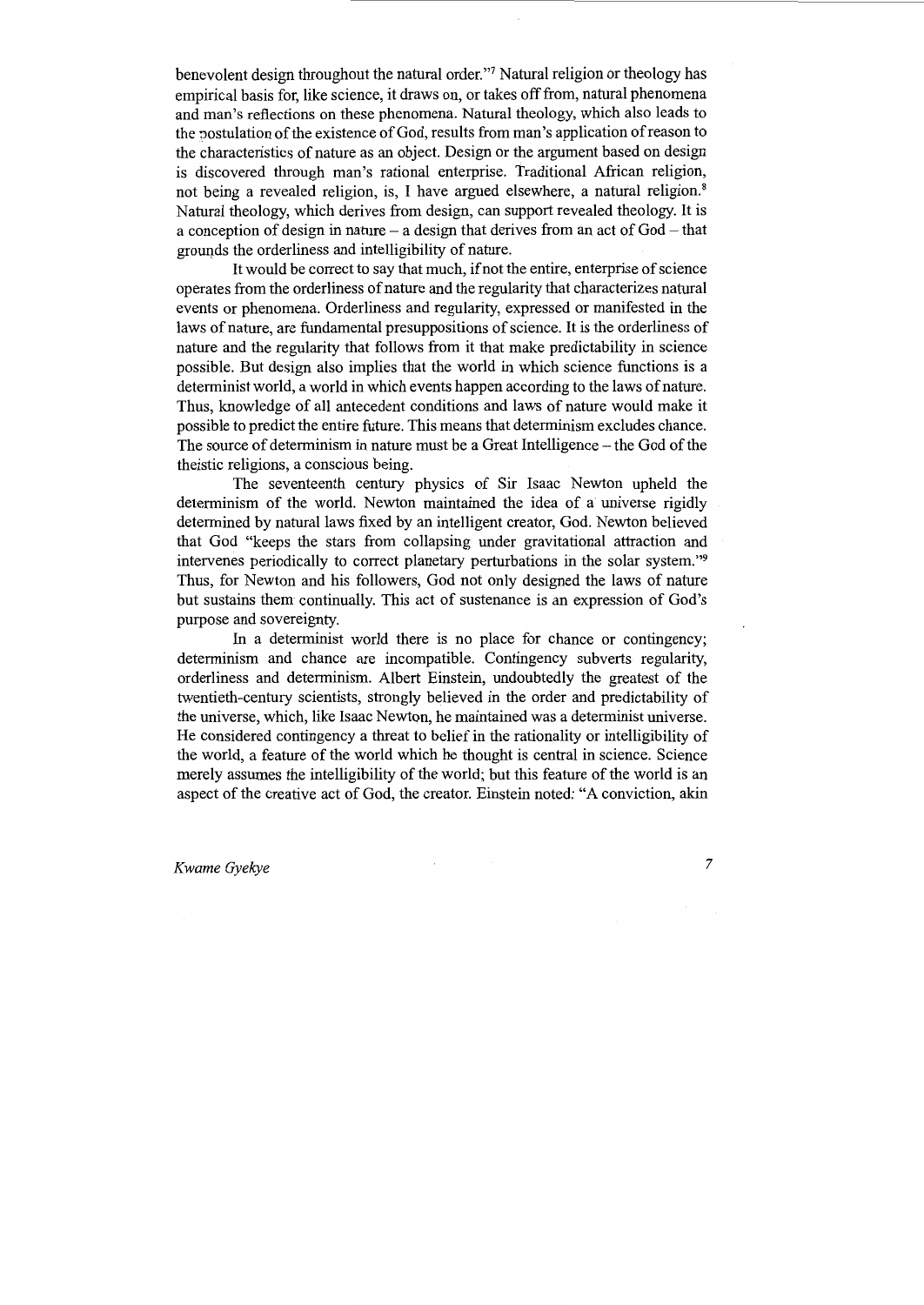to religious feeling, of the rationality or intelligibility of the world lies behind all scientific work of a high order."10 He expressed "a deep faith in the rationality of the world."<sup>11</sup> And, in searching for unified laws in cosmology, the physicist James Trefil writes:

But who created those laws? ...Who made the laws of logic? ... No matter how far the boundaries are pushed back, there will always be room both for religious faith and a religious interpretation of the physical world. For myself, I feel much comfortable with the concept of a God who is clever enough to devise the laws of physics that make the existence of our

marvelous universe inevitable. <sup>12</sup>

#### **5. Quantum Physics and Religion**

Physics, the study of the basic structures and processes of change in matter, was undoubtedly the first science that was systematic. Its Greek root, *phusis,* means 'nature', i.e., the material or sensible world of our everyday experience. Thus, the earliest Greek thinkers who paid attention to inquiries about nature, such as the atomists, were *calledphysikoi* ('physicists') or *physiologoi* ('physical speculators', 'speculators of nature', 'philosophers of nature'). It would be correct, in my view, to say that, among the sciences, physics has exerted the greatest influence on philosophy and theology.

Classical physics upheld the deterministic character of the world and, so, did not present any challenge to religious beliefs. However, deism, the belief that God created the universe and left it to run by itself, thus restricting God's role to that of a clockmaker, was developed in the eighteenth century. 13 In implying that God does not intervene or operate continuously in the affairs of the world after having created it, deism proposed a doctrine that was at odds with fundamental religious beliefs. Classical physics affirmed the certainties of prediction. By contrast, quantum physics, developed in the 1920s and was about atomic and subatomic phenomena, maintained that there were inherent uncertainties in the predictions of events. Quantum physics was a rejection of determinism on one hand and an acknowledgement of the openness of the future and its consequent indeterminacy on the other hand. (I must confess that I do not understand the intricacies and nuances of the quantum theory of physics, just a little enough to enable me to relate some aspects of it to religious beliefs.)<sup>14</sup>

It is the indeterminacy in nature itself that gives rise to the uncertainties in the predictions made by quantum theory. The consequence of the rejection by quantum theory of determinism is that quantum events occur by chance. The notion of chance in quantum phenomena challenges ideas of divine purpose and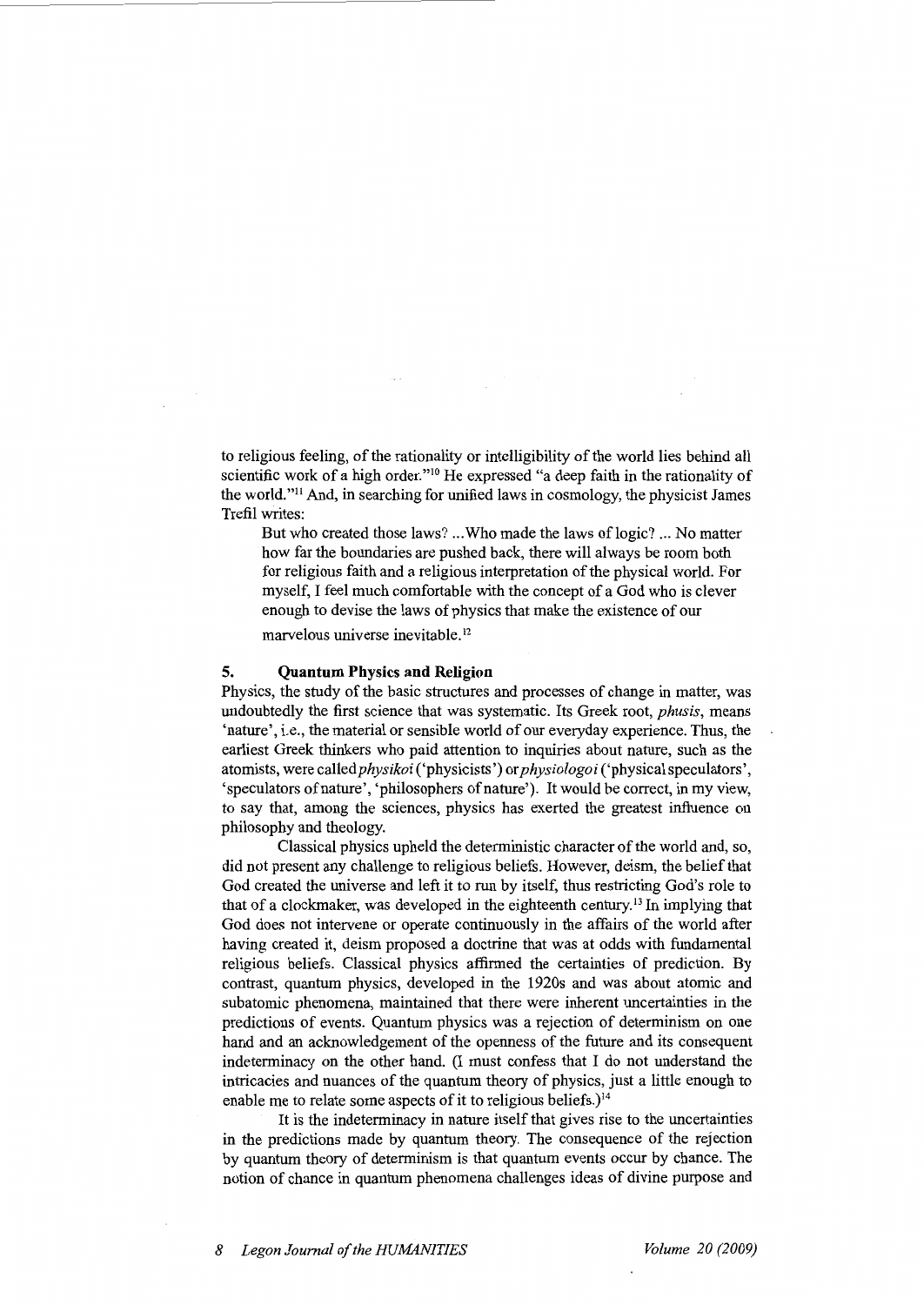sovereignty or control. Chance, like indeterminacy, limits the power of God. It is known, however, that a minority of physicists, including Einstein and Max Planck, have stuck to the deterministic theory, maintaining that the uncertainties . of quantum theory are to be attributed to temporary human ignorance and that someday appropriate physical laws will be found that will make accurate predictions possible. Einstein wrote: "The great initial success of quantum theory cannot convert me to believe in that fundamental game of dice .... I am absolutely convinced that one will eventually arrive at a theory in which the objects connected by laws are not probabilities but conceived facts."<sup>15</sup> And, in a famous statement that rejects the element of chance, he said: "God does not play dice."<sup>16</sup> To this famous statement of Einstein's Niels Bohr, a Danish physicist considered the founder of modem atomic physics, responded, "Nor is it our business to prescribe to God how He should run the world."17 Bohr's point, I think, is that we should remain agnostic with regard to God's attitude to the world: we do not know, so would Bohr say, whether God plays dice with the world or not. Einstein expressed his confidence in the order and predictability of the universe, which he thought would be damaged by any element of chance that derives from indeterminism  $$ from quantum physics.

We must note, however, that a number of physicists deny that uncertainty is the result of temporary ignorance but that it is a fundamental limitation that hinders the achievement of exact knowledge of the atomic world. And, I have learned that the French physicist Alan Aspect and his group have "in a series of elegant experiments confirmed the correctness of the quantum mechanical prediction."18 The logic of the arguments of anti-Einstein physicists (who may be referred to as 'the indeterminists'), then, is that it is possible to reject determinism, install chance, and yet believe in scientific predictions. What I still find mindboggling, in the wake of the quantum rejection of determinism, is the possibility of scientific predictions being based on chance, on randomness, on irregularity! Quantum theory seems to present a paradox.

It would be correct to say, however, that even though quantum physics' notions of indetermination and chance must originally have been perceived as in conflict with religious doctrine, nevertheless, the logic of quantum physics appears, at least in part, compatible with religious belief. First, the notion of the openness of the future, which is a logical feature of indetermination, suggests that the human mind or human knowledge is limited and so cannot see far into the future. Beliefs in the limitations of human knowledge are compatible with Biblical ideas. Second, some theologians have argued that the notion of quantum indeterminacy allows room for divine intervention and action: thus, that God determines the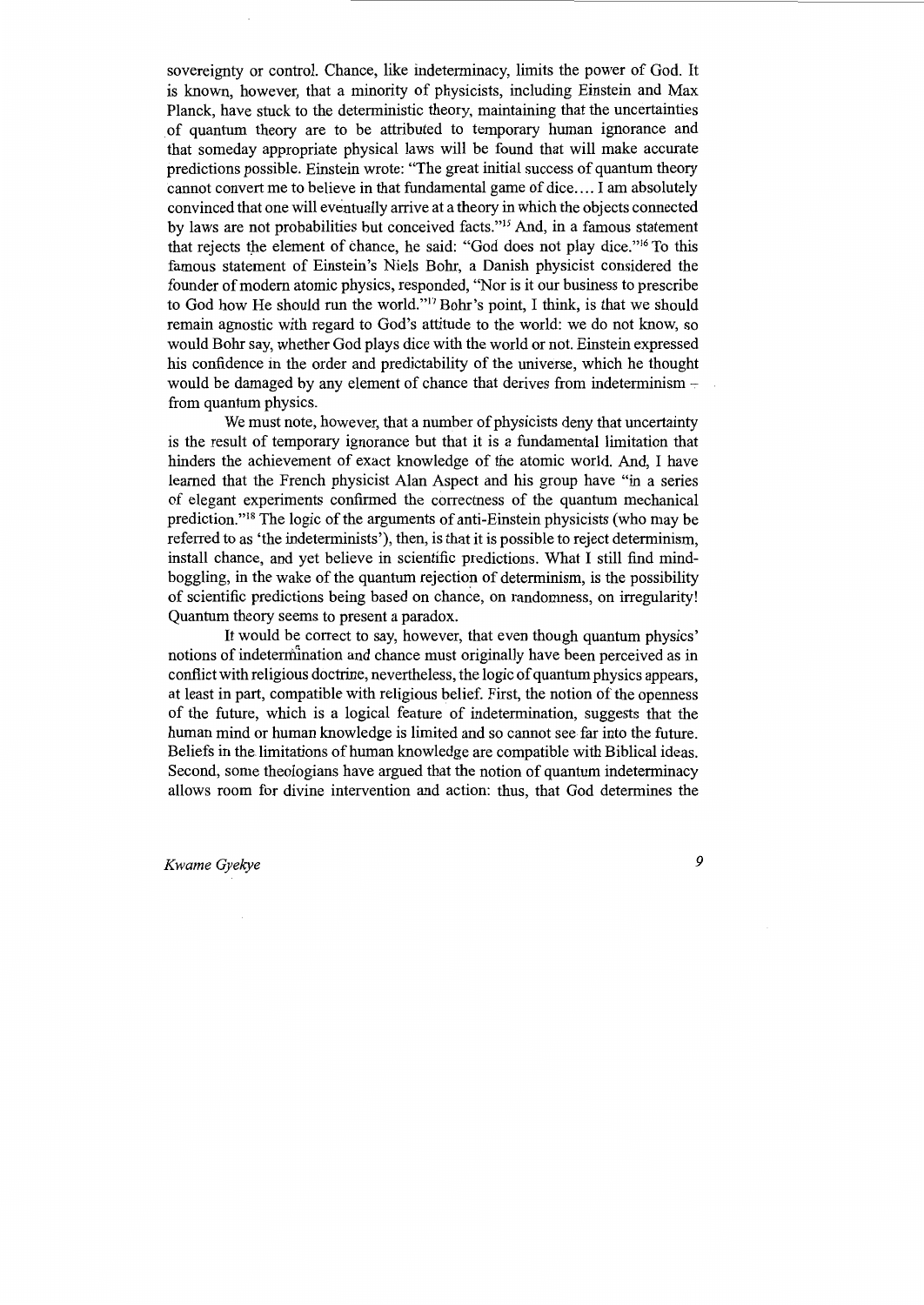indeterminacies left open by the laws of quantum physics.<sup>19</sup> If, indeed, God controls or determines all indeterminacies, then it would follow that the traditional idea of predestination could be preserved. Chance would, consequently, have been eliminated. What appears to us human beings as chance must be held as really determined by God. In connection with this, let me say that for Akan thinkers, as for Aristotle, a chance event as such would, in fact, be an event whose cause is unknown, not one lacking a cause and occurring randomly.<sup>20</sup>

The logical implications of quantum indeterminacy chime in with the religious doctrine that God controls all the events that appear to human beings as chance events.

As part of the development of the quantum theory, Niels Bohr proposed the principle of complementarity, which asserts that there can be two complementary descriptions of the same reality and that for a full account and comprehension of reality both perspectives are, or would be, needed. I do not claim to comprehend the details of the principle as applied to wave picture and particle picture. But I believe that the principle can be extended and applied to the relation between religion and science, compelling us to recognize that reality is a complex phenomenon that can be grasped from different approaches, which taken together help us to understand man's holistic experience in the world. Religion and science are different languages that *ultimately* express the same reality.

#### **6. Evolution and Creation**

One of the central pillars of the orthodox religions is the doctrine that God created the world. And, according to the Genesis story, God created the world in seven days. The doctrine of creation has been challenged by the theory of evolution. Because the evolutionary change takes place over a very long period of time, it conflicts with the seven days of creation. The theory of evolution, which challenges the idea of creation, also challenges other religious doctrines related to creation. For instance, it eliminates design; it affirms a world without design and, thus, a world without purpose. Thus, it was not surprising that, when Charles Darwin proposed the evolutionary theory in his famous work titled *On the Origin of Species* (1859), he was met with vehement opposition from theologians; the latter of course maintained that evolution and religious beliefs were incompatible.

It must be noted, however, that Darwin believed that God designed the whole evolutionary process but not the detailed structure of particular organisms, that the laws of evolution, not individual species, were the product of design. In his own words:

"I am inclined to look at everything as resulting from designed laws, with the details, whether good or bad, left to the working out of what we may call chance ....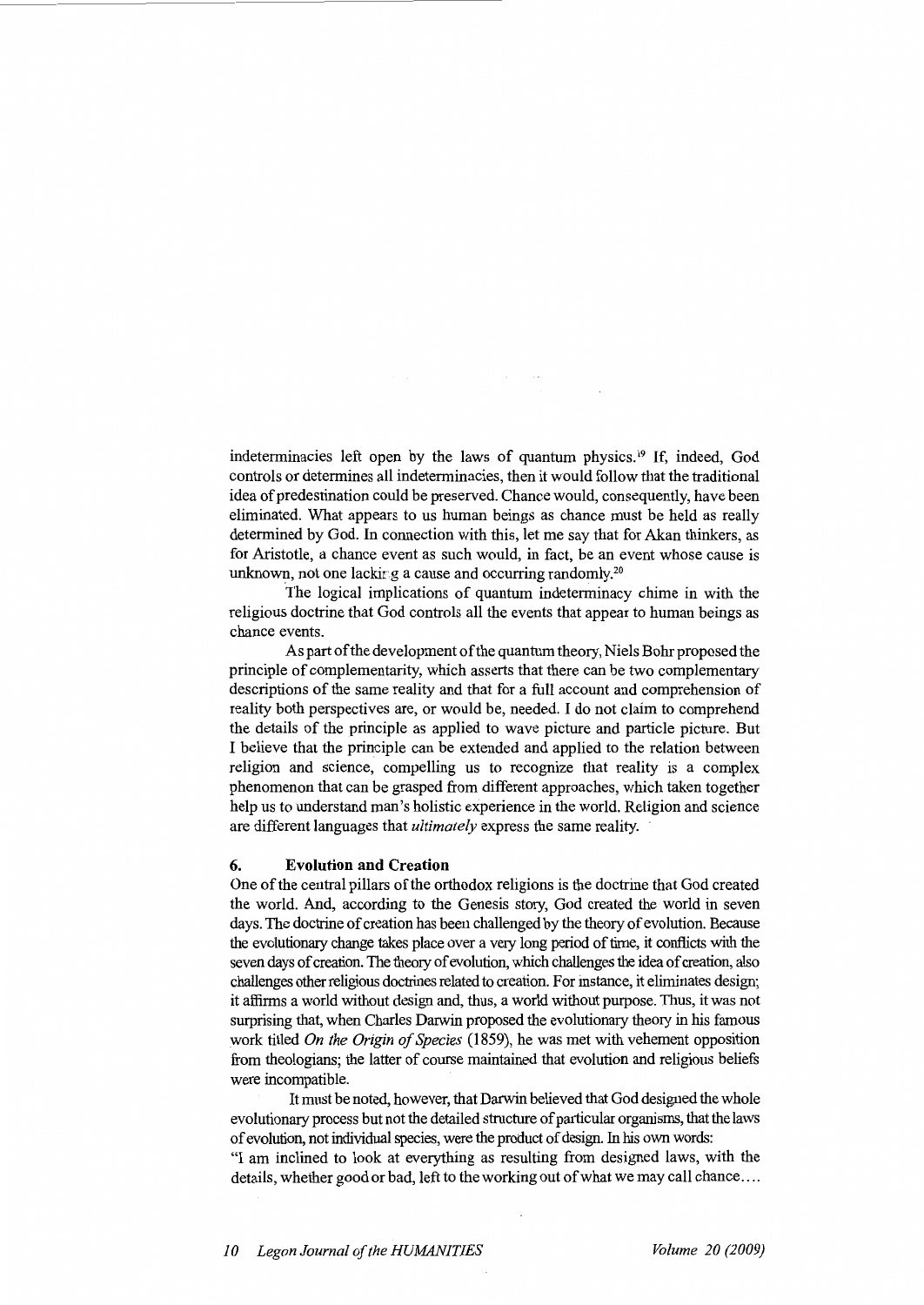I cannot think that the world as we see it is the result of chance; yet I cannot look at each separate thing as the result of Design."<sup>21</sup> Darwin's position on design vis-àvis chance, as presented in this quote, is not very transparent; in fact there is some confusion here. It is not clear whether he fully supports design or fully supports chance. But can both be really jointly supported? Not really. Perhaps what Darwin means is that God designed the entire evolutionary process by creating the *basic*  laws of evolution and that inherent in the designed world were potentialities that would be actualized in due course, the actualization occurring by chance, without God having anything to do with it.

The implications here fly in the face of religious doctrine. First, if my interpretation of the quotation from Darwin is correct, it makes God's act of creation tentative and incomplete, whereas the story of the Genesis says that 'God saw everything that he had made, and, behold, it was very good' (Genesis 1: 31). Second, it suggests that after creating the so-called evolutionary laws God left the theatre of human affairs - the affairs of the physical world, without further divine intervention in the affairs of that world: a position that is inconsistent with the Biblical view of God's sovereignty, his unrelenting love for man and his unflagging interest in man's aspirations and well-being. Third, it makes the wrong suggestion that the perfect God would leave anything to chance.

Evolution merely denies that our complex world was created by God; but it cannot deny that the simplest particles from which the complex world evolved were created. The question, "who created the original infinitesimal particles from which the complex world emerged?" would always be asked. To this question the response of evolutionary science in terms of chance would not be satisfactory, for it would make every event or phenomenon that occurs in the world a chance event, a position that would make the scientific enterprise *itself* well-nigh impossible. A former professor of physics at the University of Ghana who had been an agnostic for several years later admitted that the foundational particles out of which this complex world would have emerged could not have come about by chance but could only have been brought into being by a Great Intelligence and that, if this Great Intelligence was that identified with God, then he would believe in God.<sup>22</sup>

In short, the evolutionary theory presented several challenges to the Christian religion. Among these are: a challenge to the Biblical doctrine that God directly created the world and did so in seven days; a challenge to the doctrine that God designed the world; a challenge to the religious belief that God directly created all humanity and endowed man with a nature; and a challenge to the status of ethical values. As regards the status of ethical values, evolutionary theory would lead to the relativity or subjectivity of ethical values and would, consequently,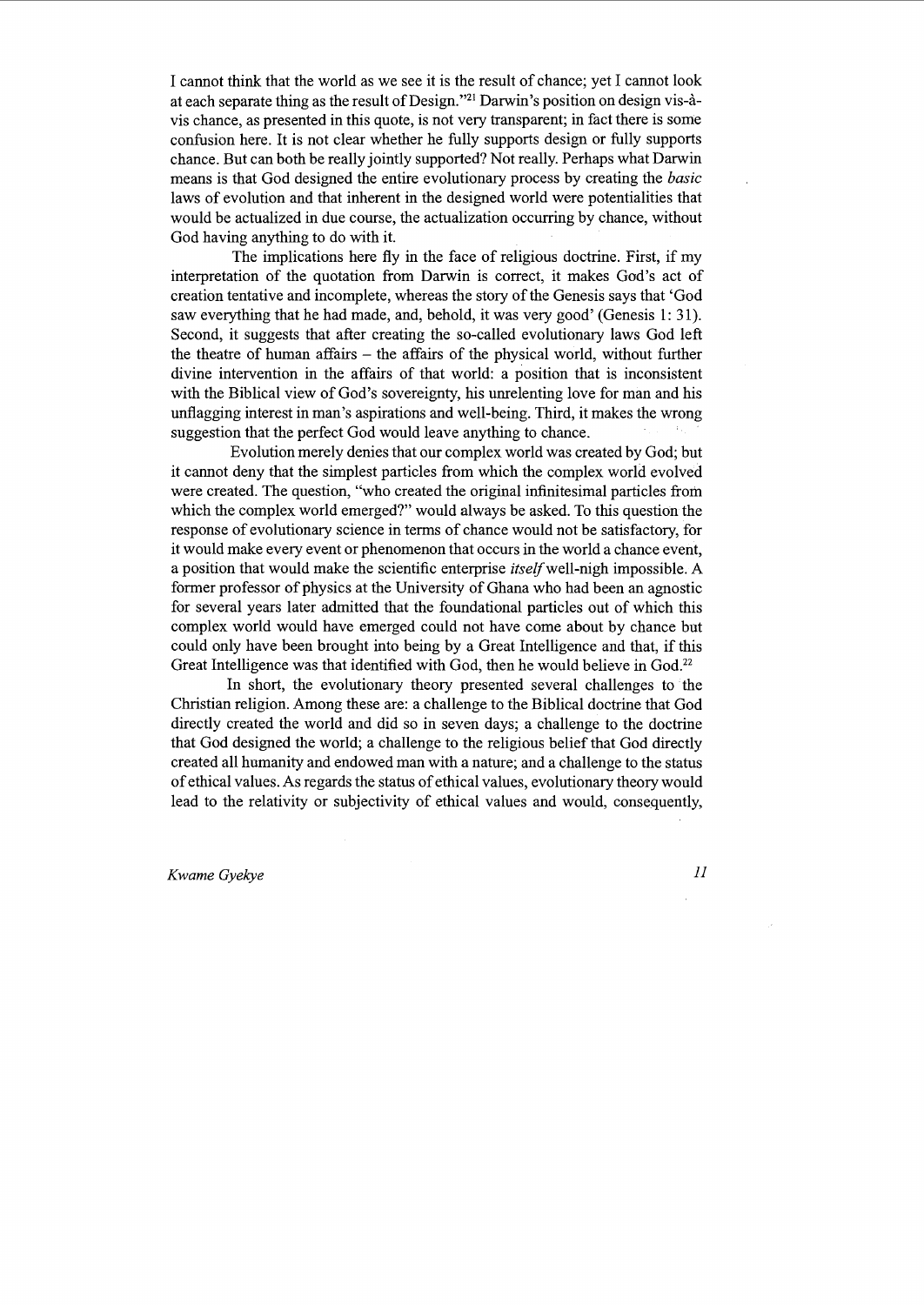reject the objectivity of values, for on the evolutionary theory values would be in a flux. Yet, the notion of the objectivity of values is very essential for the stability and smooth running of the human society. Religious belief, on the other hand, would generally affirm the objectivity and universality of ethical values.

#### **7. Evolution and Human Nature**

According to religious doctrine, God created man directly and "in His own image" and endowed him with intelligence and moral will to be able to respond to the demands of righteousness and justice. Man is, thus, *not* the result of an evolutionary process, but of a creative act. The Creator must have determined certain essential or intrinsic characteristics about man. In this way, God endowed man with a nature: human nature or human essence, with its complex and ramifying implications for human behavior. Evolutionary science, however, being essentially atheistic, denies the reality of human nature, for there would be no God to have a conception of it; that is, there would be no God to have fixed or determined it. Charles Darwin's view, already referred to, that the whole process of evolution was designed by God implied that the human soul, among other entities, was *not* directly or immediately created by God, a position that was in conflict with a crucial religious view of human nature.

#### **8. Neuroscience and Human Nature**

The Christian religion, perhaps like other religions, maintains the body/soul dualism, that is, that a human being consists of two distinct entities or substances - body and soul (mind). They are distinct in that their natures are essentially different: while the body is a material, spatial, and mortal substance, the soul is an immaterial, non-spatial, and immortal substance. The soul is often identified with the self. (The terms mind and consciousness are used by dualist metaphysicians as equivalent to the soul or self.) The Christian dualist conception of human nature, which is anchored in the Bible, has been rejected by *some* neuroscientists (i.e., scientists who investigate the human brain) and by materialist philosophers influenced by the investigations of neuroscience. These brain scientists and materialist philosophers reject the body/soul or mind/body or brain/mind dualism by rejecting the nonphysical attributions of the soul or mind or self and reducing mental states or mental events to brain states or brain events. They, thus, identify mental states with brain states. In their terms, then, statements about the mind are to be translated as statements about the brain or the central nervous system, which is a physical system.

Thus, for some neuroscientists and scientific materialists matter (or, the physical substance) is the fundamental reality. Mind or self is not held by them as real, certainly not as primarily real. And, consciousness may even be part of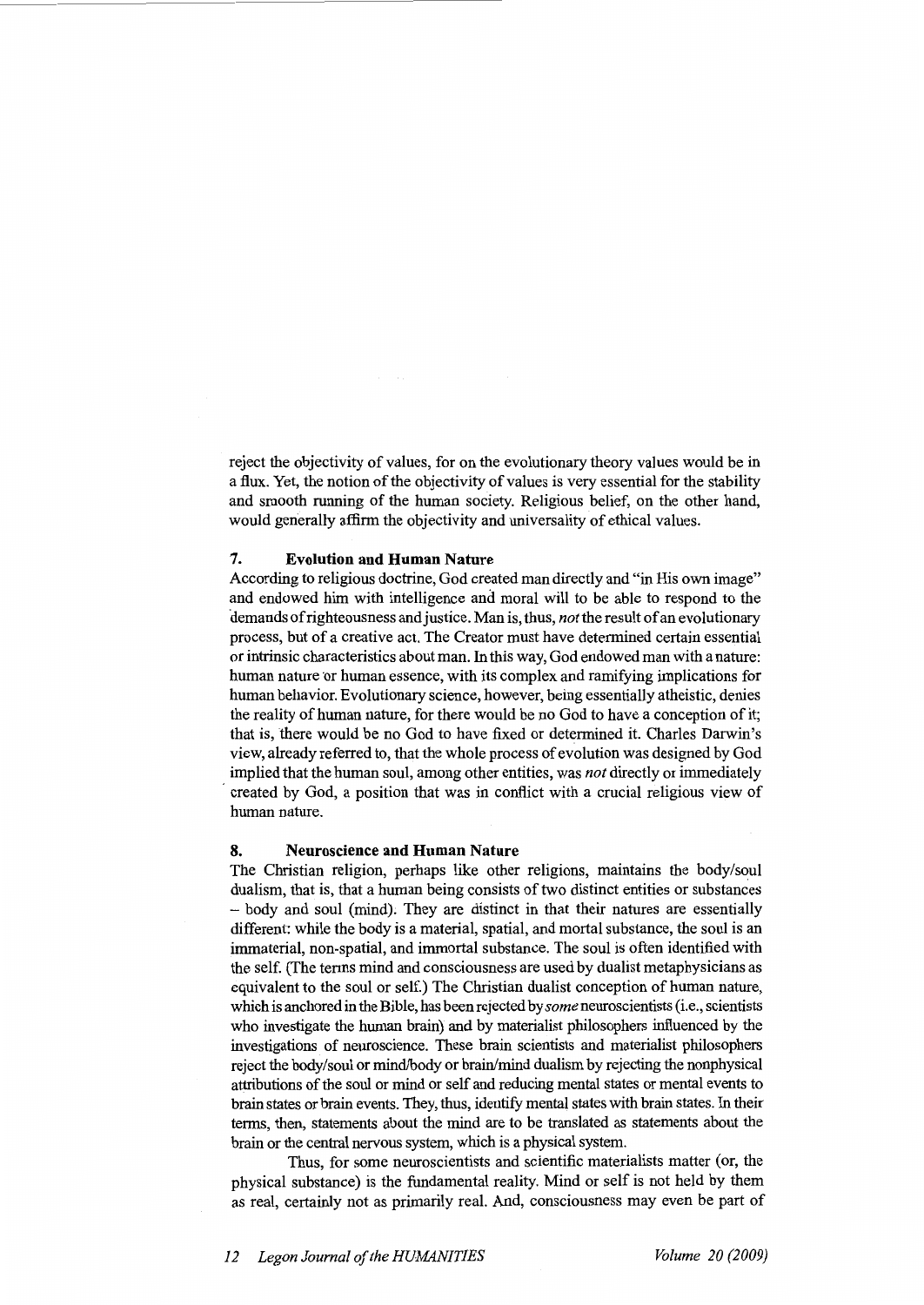matter. But such a view is not convincing, for science cannot really account for the presence of conscious beings in the world. The reason is that no amount of subatomic particles will give rise to consciousness. Something outside the complex of physical laws is required to explain the rise of consciousness.

However, the researches, explanations and arguments of some other neuroscientists have led to the affirmation of the doctrine of the body/soul or mind/brain dualism. This doctrine has a long history behind it, as it goes back to Socrates, Plato, Saint Augustine, the Church Fathers, Saint Thomas Aquinas, Rene Descartes, and many other contemporary scientists and philosophers. In their recent most detailed book titled *The Self and Its Brain: An Argument for lnteractionism23,* the neurophysiologist Sir John Eccles (of Cambridge University, who was awarded the Nobel Prize for Neurophysiology in 1962) and the famous philosopher of science Sir Karl Popper (of London University) deploy detailed but complex explanations and arguments to defend dualism and the interaction of consciousness (i.e., soul) and the brain. It is stated in the book that Eccles, the brain scientist, is "a believer in God and the supernatural", while Popper is "an agnostic". Thus, in Eccles, as in many other scientists, science and religion meet.

Notwithstanding what has been said in the foregoing paragraph, Barbour thinks that "most scientists today do not accept either a body/soul or a brain/ mind dualism."24 Even so, it would be correct to assert that scientists who are Christians or hold some religious faith would affirm the body/soul dualism as an aspect of their faith, for it is the religious or metaphysical doctrine of dualism that constitutes the entire basis for beliefs in personal survival following the demise of the body.

#### **9. The Conception of Man** as a **Unity**

A conception of man as a unity derives from Aristotle's discussion of the soul in his *De Anima.* But Aristotle realizes that a conception of man as a unity of soul and body subverts the notion of personal survival after death, for, if the soul and the body are united, the disintegration of the soul concomitantly follows the disintegration of the body at death. This makes the soul a mortal-not immortal - substance. Realizing that the conclusion was fundamentally in conflict with the conceptions of the soul held in Greek thought long before him, Aristotle recoils from the idea of the unity of man.

However, some contemporary scholars, according to Barbour, interpret the Bible as holding "a view of man as holistic, not dualistic."25 He says that "many theologians today have tried to reclaim the biblical view of the self as a unified activity of thinking, feeling, willing, and acting." <sup>26</sup> Thus, it is claimed that the Bible holds that man is a unity  $-$  a unity of body and soul. I doubt very much that the unity of man can really be said to be a perspective of the Bible in the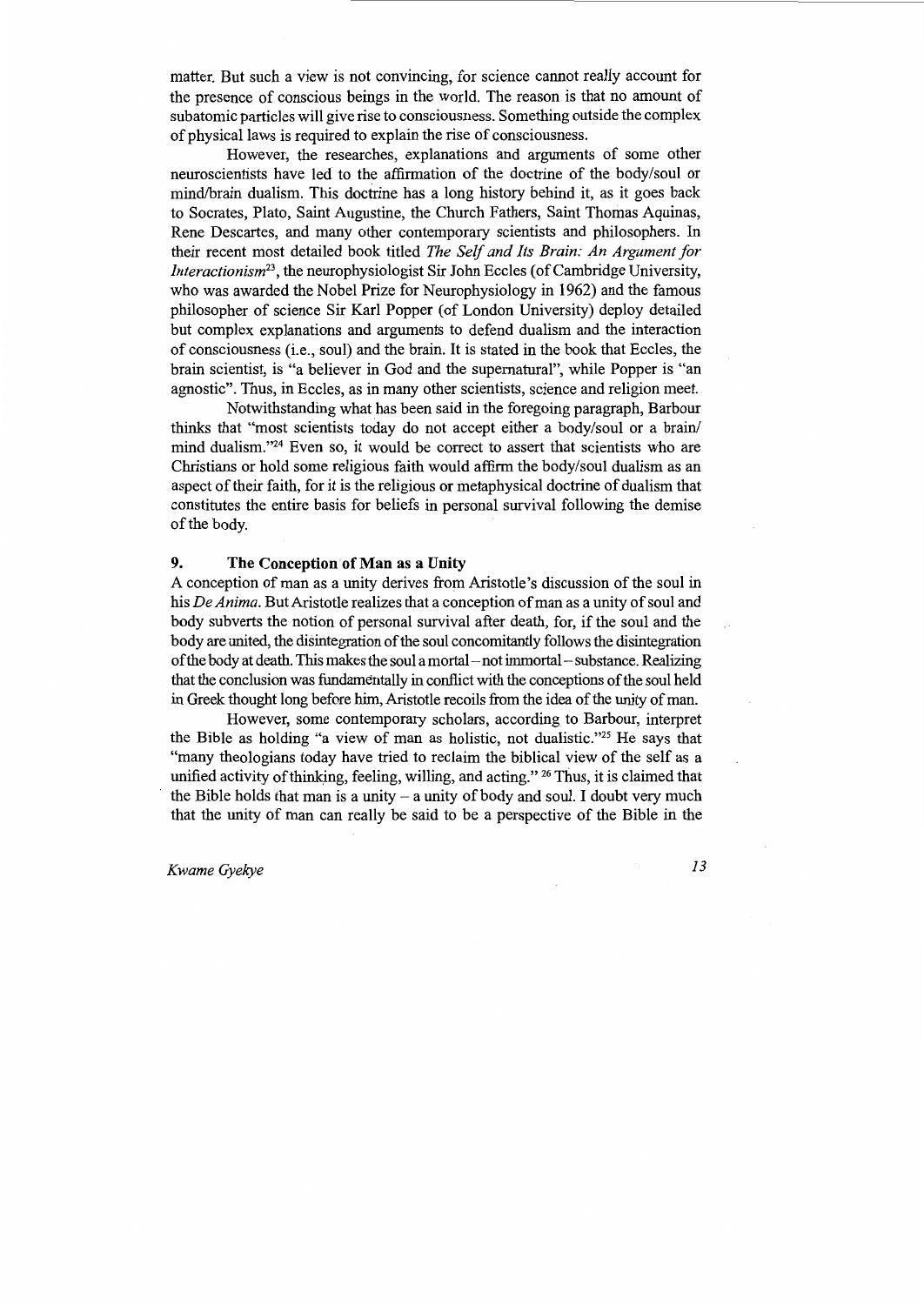light of the logical implications of this notion. One such implication, as already alluded to, is that it destroys the Biblical doctrine of the immortality of the soul and life after death. The contemporary notion of the unity of man is most probably influenced by neuroscience  $-$  the science of the brain  $-$  which generally sees the brain as that which is primarily real and to which, for some neuroscientists, mental phenomena are (to be) reduced.

At this juncture, I would like to say something about the relationship between religion and science in Islam based on my knowledge of Arabic philosophy. It would be correct to say, I think, that in Islam the relationship between culture - of which science is a part- and religion has historically been an integrative and cohesive relationship; the two are intertwined, not separable. In consequence of this relationship, conflicts and disagreements between scientists and theologians do not seem to have arisen in the history of Islam, certainly not the type of interminable conflicts one can read of in Christendom. There does not appear to be much of a debate arising out of possible conflicts between science and doctrines espoused in the Qur'an (the Islamic religious book). Thus, there were no real endless, inter-generational internal conflicts as such. Conflicts that may have preoccupied the attention of Muslim theologians were scientific statements made by Western or Christian scientists that posed challenges to the doctrines of Islam. Thus, such possible challenges to Islamic religious belief were externally  $-$  not internally- induced. And attempts were made by Muslim theologians to denigrate such challenges and stem any damage they might do to Islamic belief.

One example was the elaborate and complex arguments deployed by the Muslim philosophical theologian al-Ghazali (d. AD 1111) to refute some of the scientific or physical ideas of Aristotle and his adherents that had found their way into the Islamic intellectual culture through the translation of Aristotle's works into Arabic in and after the tenth century AD. Such ideas include: the world as uncreated; the eternity and indestructibility of the world; the indestructibility (eternity) of time and motion - for they have no beginning or end; the notion of the necessary causal connection between natural events - a notion that subverts the doctrine not only of divine intervention in mundane matters but also of the existence of miracles which interrupt the usual course of nature; and other Aristotelian ideas about nature *(Greek:phusis).* Al-Ghazali refuted these ideas about nature in his famous work titled *Tahafut al-Falasifa* (translated as *The Incoherence of the Philosophers).* This work, which was translated into Latin and given the title of *Destructio Philosophorum ('The Destruction of the Philosophers'),* was in the course of the twelfth century in tum refuted by another Muslim philosopher, Averroes (Ibn Rushd, d. 1198), in a work titled *Destructio Destructionis ('The*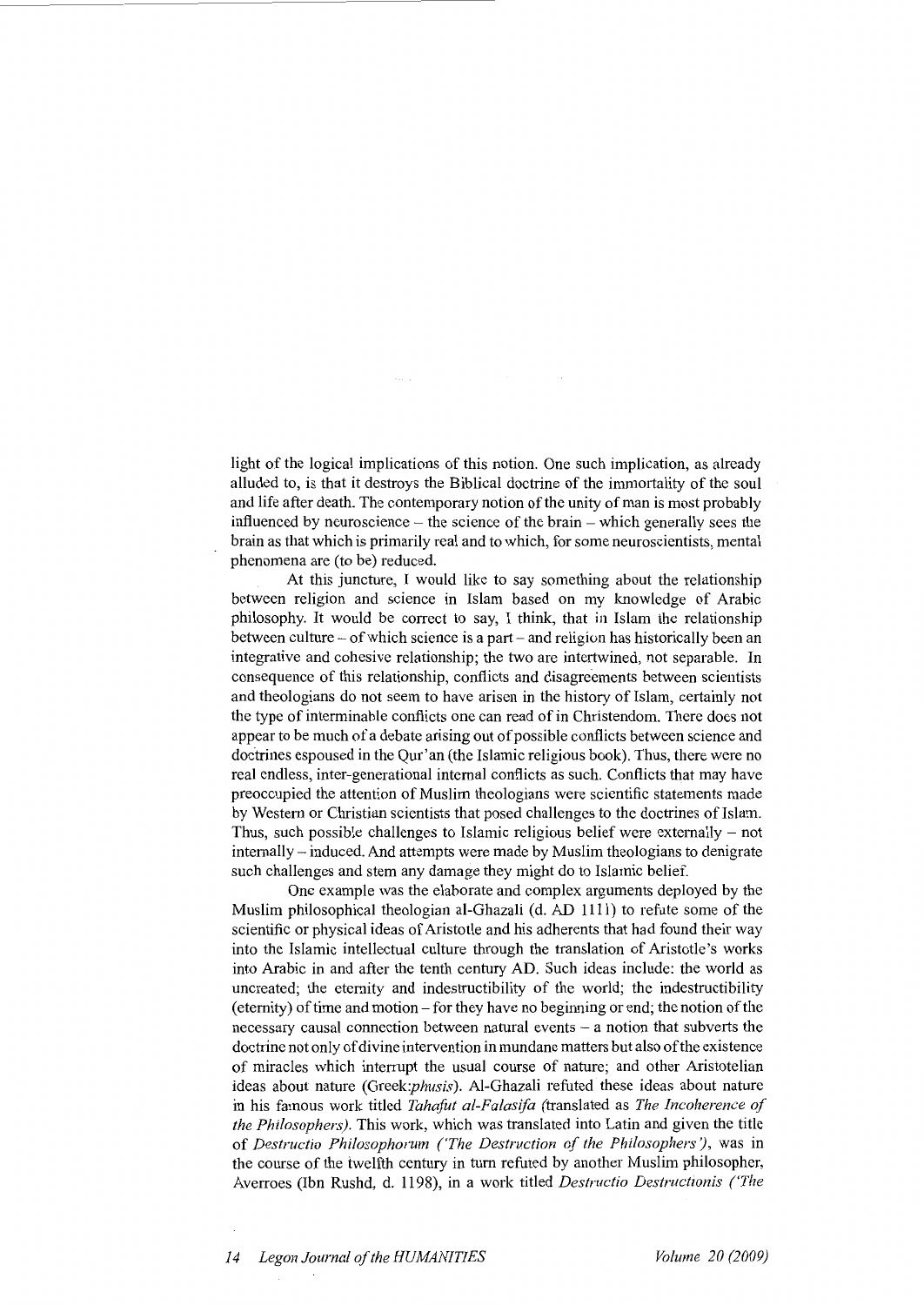*Destruction of the Destruction').* (Averroes was a contemporary of St. Thomas Aquinas). However, Averroes's refutation of Al-Ghazali and, thus, his defence of the physical ideas of Aristotle, did not receive much philosophical or theological attention in the Muslim world. It wasAl-Ghazali 's refutation that gained theological currency and ascendancy in the subsequent decades.

Now, the reason why the scientific or physical ideas of Aristotle did not attract continuous debate or discourse among Muslim scholars was because in the Islamic religious world the Word of Allah as contained in the Qur'an was held supreme and overriding, taking precedence over all other sources of knowledge: it was, thus, not subject to questioning and debate. Thus, any simmering controversy about ideas or theories of the natural world was submerged under the waves of the relentless pursuit of doctrinal orthodoxy. In this way, internally-induced conflicts that affected religious belief could not – and did not – arise within the ambience of Islamic religious doctrine. Moreover, free thinking that often results in subverting tradition and religious orthodoxy does not appear to have been a permanent and outstanding feature of intellectual life in Islam.

### **10. Summary**

At this point, I would like to summarize the issues so far and then draw some conclusions on the relationship between religion and science:

- 1. Both religion and science are concerned about our understanding and interpretation of reality, even though their interpretations generally differ.
- i. Many of the assertions and arguments of the scientists and philosophers of nature before the 17<sup>th</sup> Century of our era conflicted with religious beliefs, but they were not met with the kind of the theological belligerency that descended on the assertions and arguments of subsequent, i.e., modem scientists. The relationship between rellgion and science in those times was symbiotic.
- iii. The emergence of modern experimental science, with its far-reaching and significant discoveries and conclusions, disrupted the hitherto somewhat cozy relationship between religion and science.
- iv. Natural theology proceeds from human reflections on their experiences of the natural world, reflections that led them to a conviction of the existence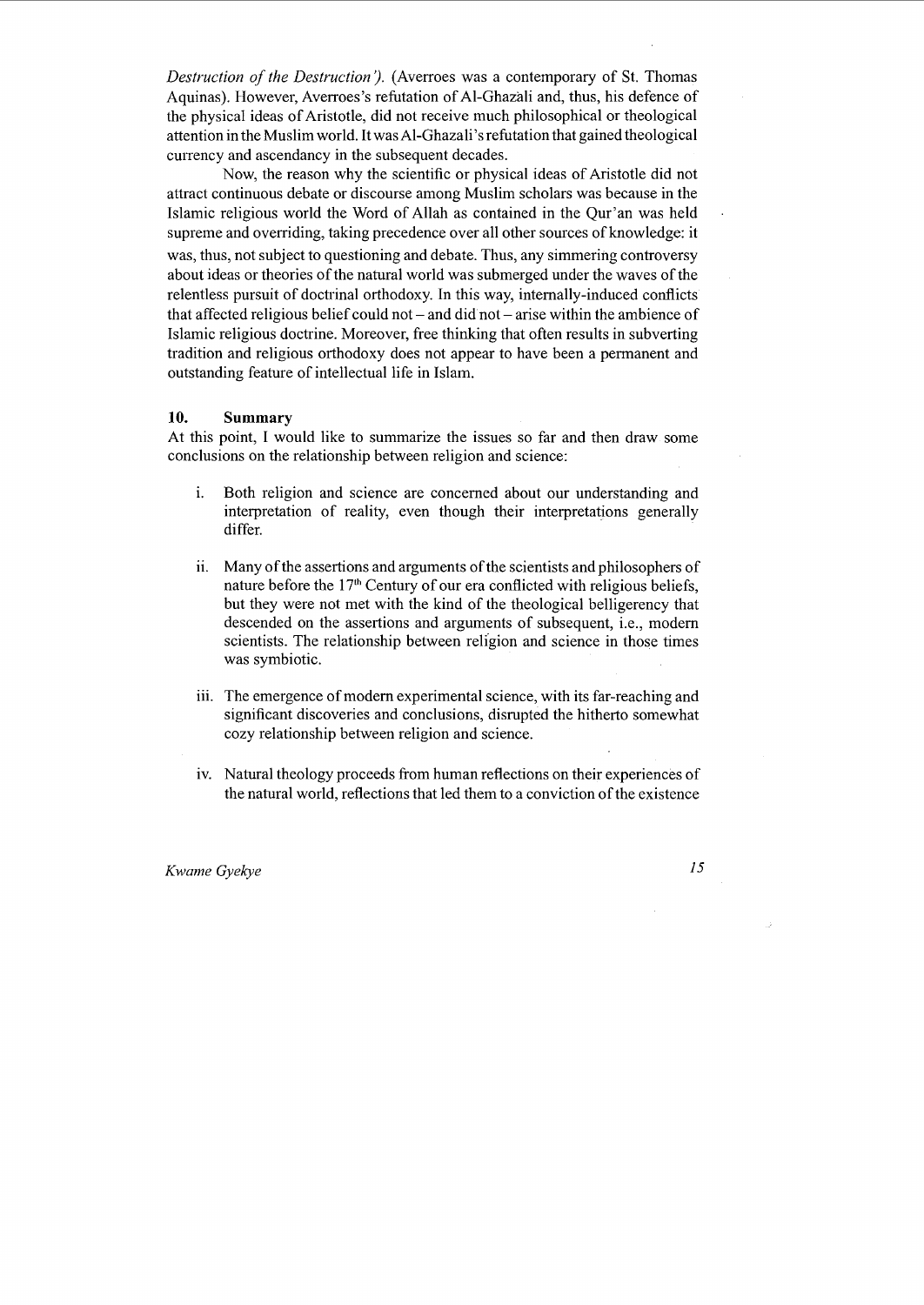of a supreme being that created the world; thus, natural religion, like science, has an empirical and rational foundation.

- v. While classical physics affirmed determinism and the certainties of prediction, quantum physics rejected determinism and rather affirmed indeterminacy in nature, the notion of chance, and the uncertainties of prediction. The notion of chance in quantum physics does violence to the concept of divine purpose and control. Quantum physics subverted the order and regularity of the universe upon which the scientific enterprise itself depends and operates. However, the logic of quantum indeterminacy casts doubts on the seriousness of its consequences for divine control and intervention.
- vi. The Biblical doctrine of creation has been challenged by the theory of evolution that maintains that the world was not directly created by God but evolved gradually from infinitesimal particles. Evolutionary theory eliminates design and affirms chance and randomness. It challenges Christian doctrine in several ways and rejects the objectivity of ethical values. But the evolutionary theory itself bristles with problems.
- vii. Evolutionary science rejects the notion of human nature fixed by God beforehand. This means that the human soul was not directly created by God, a position that is antithetical to religious belief.
- viii. The dualist  $-$  i.e., soul/body  $-$  conception of human nature, affirmed by all religions, is rejected by some neuroscientists (or, brain scientists) who maintain that mental states or events are brain states or events. But some other neuroscientists not only accept the soul/body dualism but defend the interaction of consciousness (soul) and brain.
- ix. Aristotle had argued for a conception of man as a unity, but later had to abandon it because of its consequences on the notion of personal survival at death. The claim by a number of theologians that the Bible maintains the unity of body and soul cannot be defended in view of its logical implications for the immortality of the soul. In contemporary times, the idea derives from, or is influenced by, neuroscience.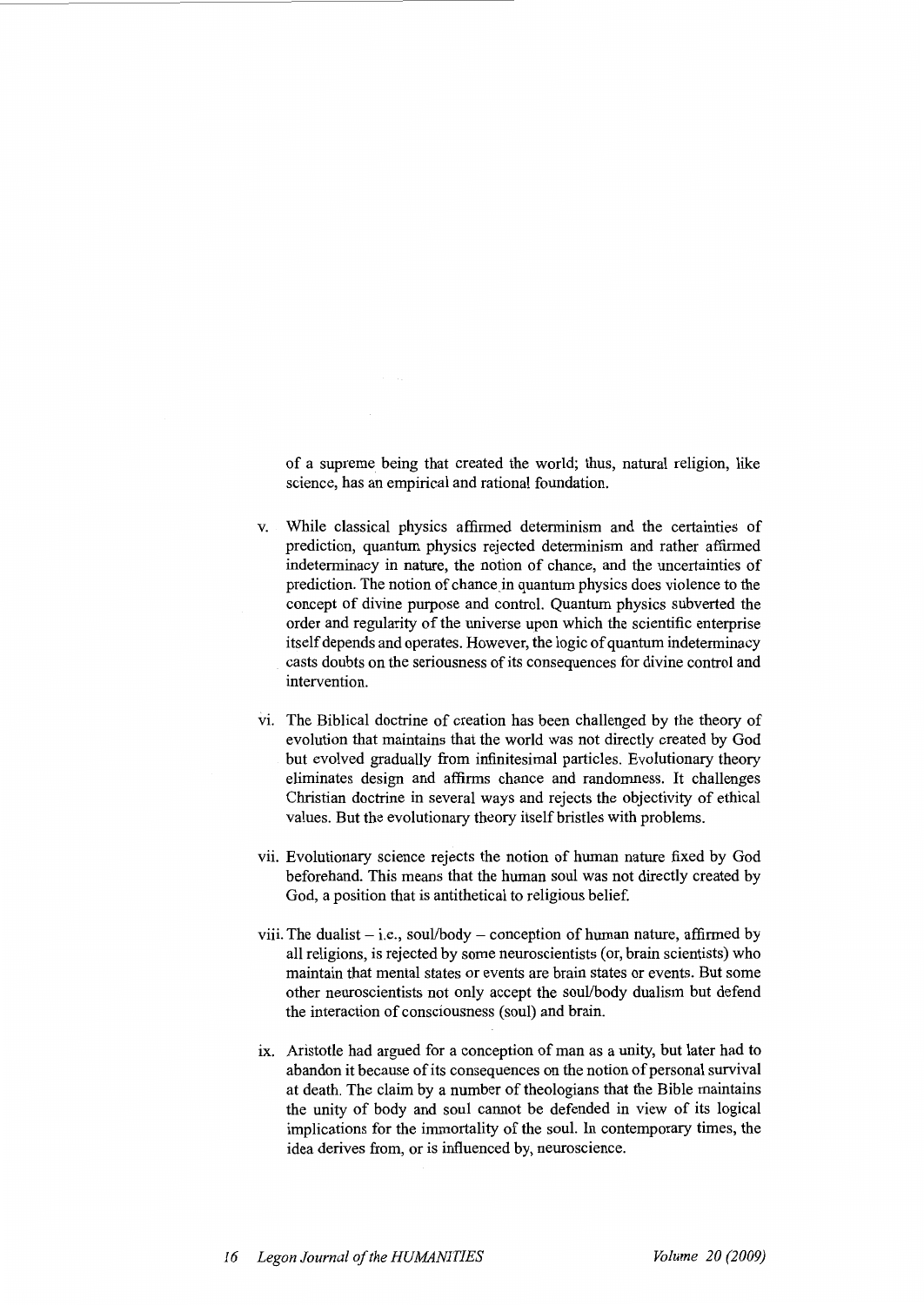### **11. Conclusion**

Let me try, in conclusion, to articulate or bring into focus the nature of the relationship between religion and science.

Several attempts have been proposed that allow for interaction rather than conflict between religion and science. The interaction stems basically  $$ and ultimately  $-$  from the fact that both religion and science are concerned fundamentally about reality. For this reason, the immediate assumption is that there must be areas of belief and goal that overlap. For this reason, religion and science must be seen as presenting complementary accounts of reality. Before the emergence of science, religion had established certain notions or doctrines about the physical world: these, or at least some of them, constituted a challenge to science and set scientists to explore them. Thus, religion may, in some way, be said to have been an important factor in the rise of science. Accordingly, Albert Einstein stated in 1948:

While it is true that scientific results are entirely independent from religious or moral considerations, those individuals to whom we owe the great creative achievements of science were all of them imbued with the truly religious conviction that this universe of ours is something perfect and susceptible to the rational striving for knowledge.<sup>27</sup>

Earlier, in an article published in *New York Times Magazine* in1930, Einstein wrote:

The cosmic religious feeling is the strongest and noblest motive for scientific research.<sup>28</sup>

And, in a Symposium on Science, Philosophy and Religion (1941), Einstein said:

Science can only be created by those who are thoroughly imbued with aspirations toward truth and understanding. This source of feeling, however, springs from the sphere of religion.<sup>29</sup>

The reason for the order and intelligibility of the cosmos (universe) cannot be answered within science itself. Science will have to depend on religious belief in asserting the origin of cosmic order and intelligibility.

In the phenomenon of natural theology there is a common ground between· religion and science, as both of them depend on empirical experience for their rational arguments and conclusions.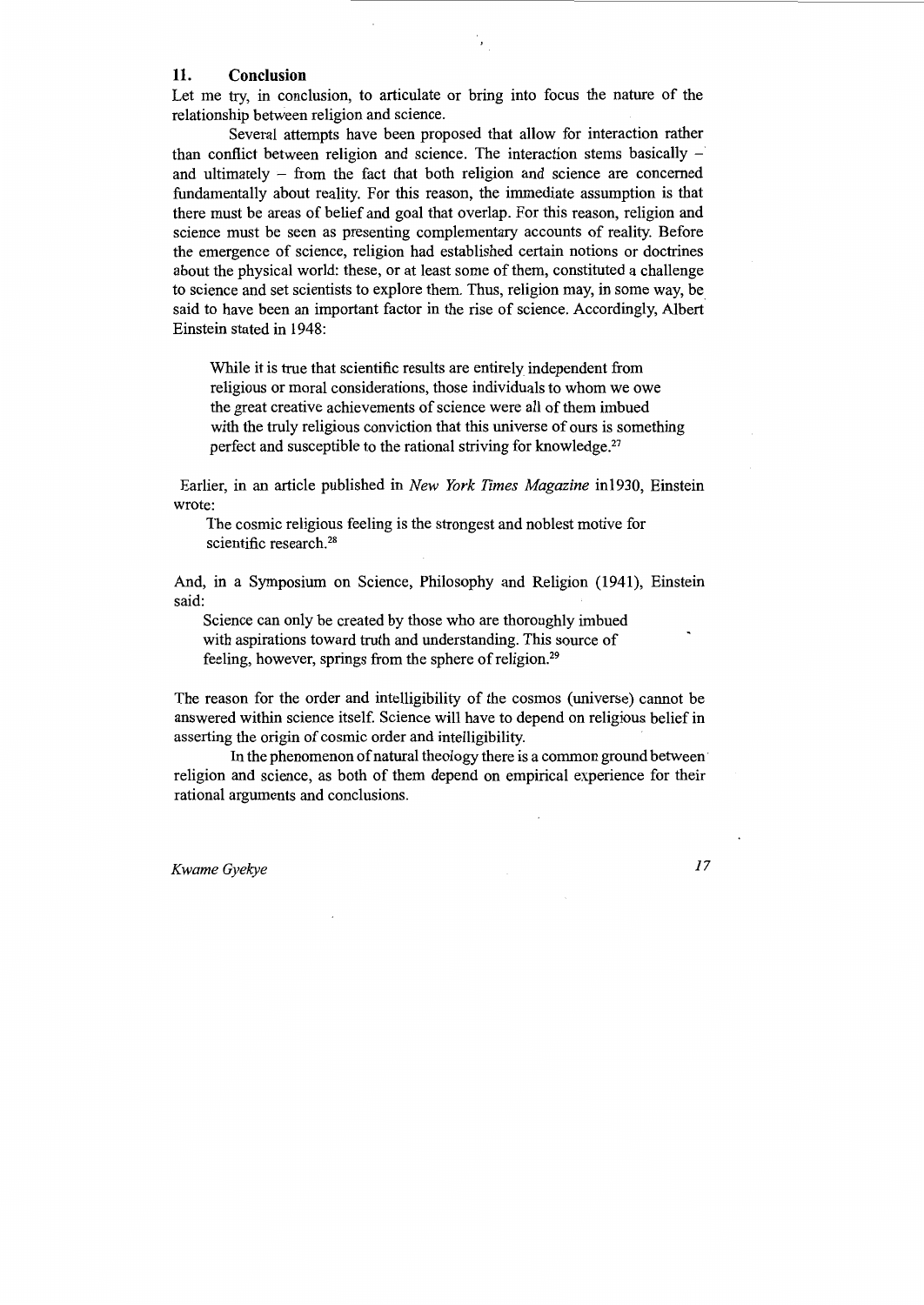Scientific knowledge can be utilized to tease out religious doctrines, i.e., to clarify and help remove obscure points in religious doctrine, as in the complementarity principle of Niels Bohr. That the world is based on design by a supreme intelligence - God - is a proposition accepted largely by both science and religion, though with necessary adjustments. Nature as a law-abiding machine expressed in fixed natural laws constitutes the basis of the order and regularity of the universe, which make scientific prediction possible and generally accurate. God cannot be swept away by the natural laws he established. God might be conceived to act in ways consistent with scientific theories, even though it is possible for Him, by virtue of divine sovereignty and omnipotence, to act in ways that disestablish the established laws of nature

Even though quantum physics appears to reject the determinism of natural laws and, thus, affirms indeterminacy and chance in nature as well as the uncertainties of scientific predictions, nevertheless, it appears - from the positions of Einstein, Max Planck, Laplace, and others - that the assertions of quantum physics must be regarded as tentative and that further detailed work will confirm that even the subatomic world is deterministic: it may be concluded that all this, together with the logical implications of quantum indeterminacy, brings quantum physics into the embrace of religious doctrine.

Scientists do not all agree and at all times on particular scientific statements or conclusions, which should have been the case *if* scientific methods and statements were absolutely objective. The disagreement among scientists themselves stems either from the *philosophical* character of a number of scientific statements, or from the fact that scientific statements raise *phifosophical* questions, which generate responses that may differ among individual scientists. This means that there is some subjectivity in scientific discourse as there is in religious discourse, though the degree of subjectivity is much higher in the latter. This makes the relationship between religion and science one of a closer integration.

The fact that there have been innumerable distinguished scientists since the beginning of modem science and even before (such as Copernicus, Galileo, Kepler, Newton, Boyle, John Eccles, John Polkinghome, Daniel Akyeampong, Francis Allotey) that have had religious faith gives the lie, it seems to me, to the putative conflict or incompatibility between religion and science, or exaggerates the depth and seriousness of the conflict. In these great scientists, religion and science meet; in these great scientists there can be a dialogue  $-$  a constructive relationship - between religion and science; in these great scientists there can be an integration of religion and science.

It is this foregoing statement that constitutes the foundation for the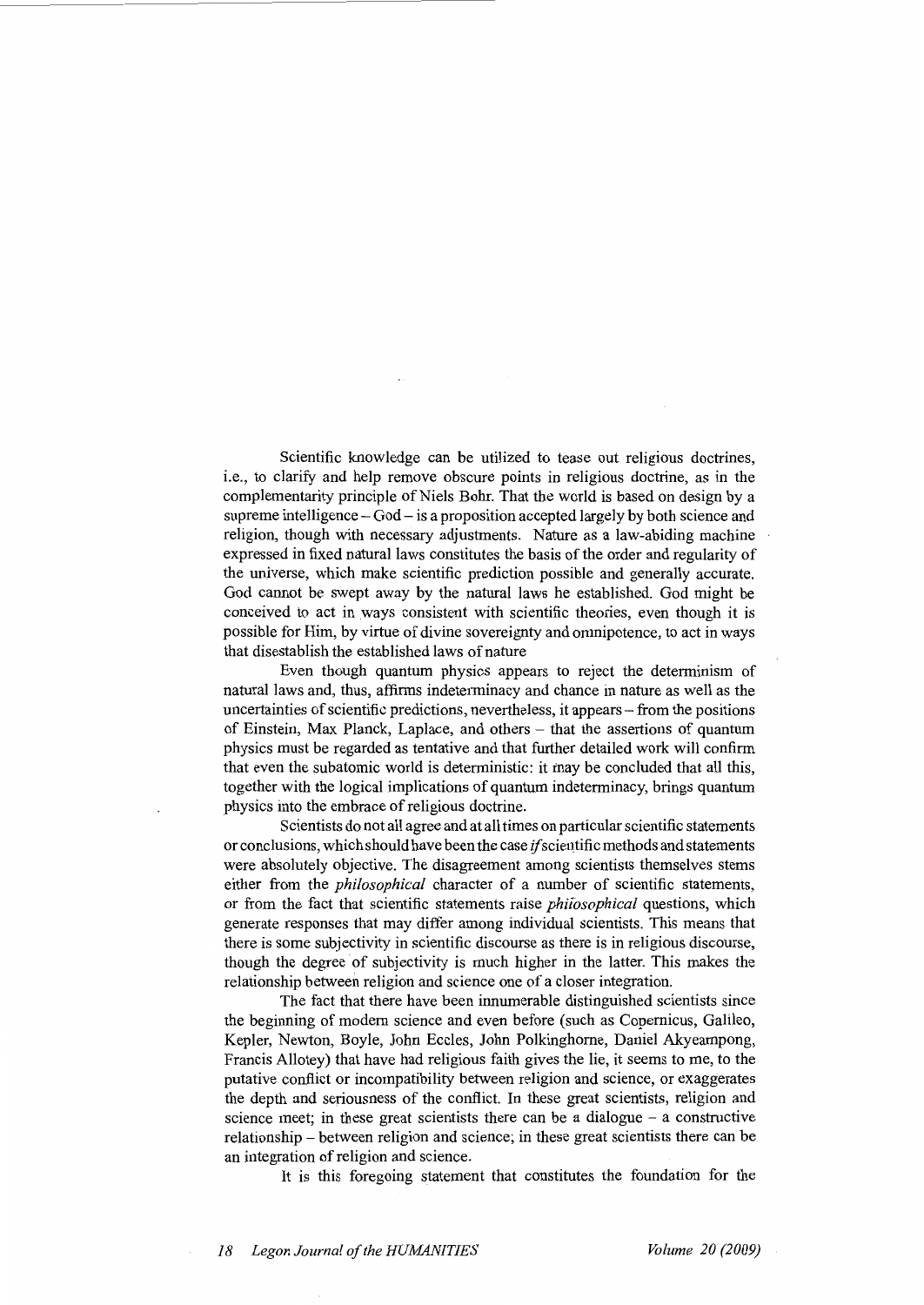confident assertion that religion and science will continue to be bed-fellows in the twenty first century and beyond. The reason for this confident assertion is twofold. One reason derives from the wonders of nature. Aristotle asserted that 'philosophy began in wonder' (Greek: *ek tou thaumazein*).<sup>30</sup> We can assert, similarly, that religion and science also begin in wonder: in the wonders and mysteries of the created universe that will not cease, in the enigmas and puzzles that constantly beset human life; in the human capacity and the restless spirit of man to wonder, speculate and imagine and, thus, seek to know and apprehend that which is beyond or behind the cloistered walls of man's limited vision.

The other reason for the ever-presence of religion and its unrelenting influence is anchored in man's awareness of his own limitations - limitations which will ever lead him to search for  $-$  and postulate  $-$  an unlimited being and seek to do obeisance to this being.

Science is a progressive intellectual enterprise and, thus, produces cumulative knowledge and is expected to produce more significant and startling results in the decades to come. I stated at the very beginning of this paper that before science, religion was. I conclude the paper by stating that, in spite of science with its anticipated discoveries in the future, religion will continue to exist, influence and shape the lives of the inhabitants of the world, including scientists, in this century and beyond.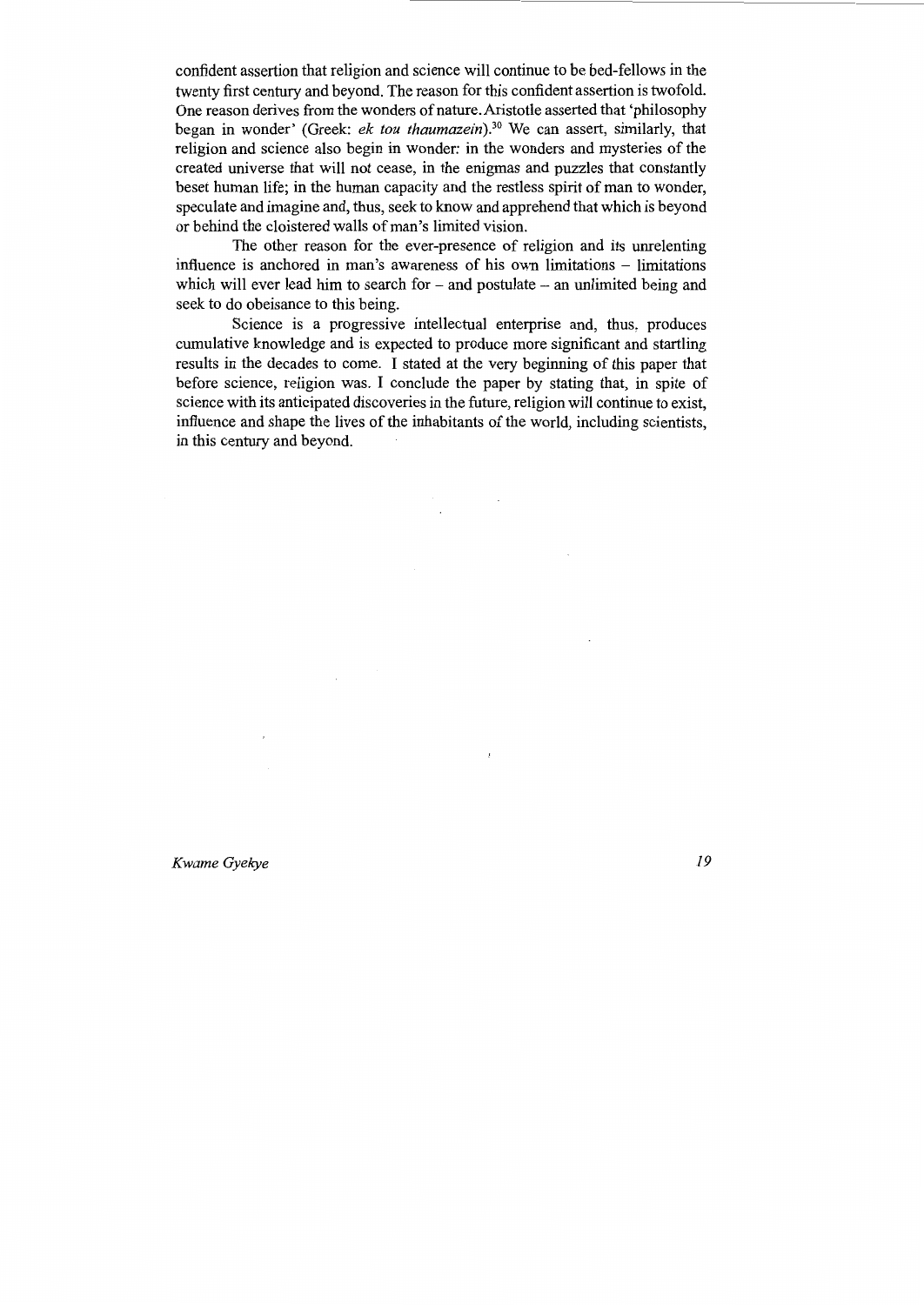## **NOTES**

- 1. S. Sambursky. The Physical World of the Greeks. New York: Colier Books, 1962, p.131.
- 2. Ian G. Barbour. Religion and Science: Historical and Contemporary Issues. San Francisco: Harper Collins Publishers, 1997, p.15. Here and in the next paragraph I have drawn on accounts provided in this book.
- 3. John Polkinghome: Science and Theology: An Introduction. London: SPCK/Fortress Press, 1998, p. 6
- 4. Ian G. Barbour. Religion and Science, Joe. cit.
- 5. Ian G. Barbour. Religion and Science, loc. cit.
- 6. Ian G. Barbour. When Science Meets Religion: Enemies, Strangers, Or Partners? San Francisco: Harper Collins Publishers, 2000, pp.2 -4.
- 7. Ian G. Barbour. When Science Meets Religion. p. 28.
- 8. Kwame Gyekye. African Cultural Values: An Introduction. Philadelphia, PA.:Sankofa Publishing Company, 1997, p. 9.
- 9. Ian G. Barbour. When Science Meets Religion, p. 70
- 10. Ian G. Barbour. When Science Meets Religion, P.53
- 11. Ian G. Barbour. When Science Meets Religion, p. 53.
- 12. James Trefil. The Moment of Creation. New York: Collier Books, 1983, p. 223.
- 13. Daniel A. Akyeampong, Professor of Mathematics at the University of Ghana called my attention to beliefs in deism that arose in the eighteenth century and its implications for religious beliefs.
- 14. The little I know of quantum physics is from Ian G. Barbour's two books referred to above.
- 15. Ian G. Barbour. When Science Meets Religion, pp.67-68.
- 16. Ian G. Barbour. When Science Meets Religion, p. 68.
- 17. Daniel A. Akyeampong. The Two Cultures Revisited: Interactions of Science and Culture. J.B. Danquah Memorial Lectures Series 25, February 1992, Accra: Ghana Academy of Arts and Sciences, 1993, p.20.
- 18. Daniel A. Akyeampong. The Two Cultures Revisited, p. 20.
- 19. Ian G. Barbour. When Science Meets Religion, pp. xiii and 86-87.
- 20. Kwame Gyekye. An Essay on African Philosophical Thought. The Akan Conceptual Scheme. New York: Cambridge University Press, 1987; rev. edition. Philadelphia, PA.: Temple University Press, 1995, 9.82.
- 21. Charles Darwin, quoted in Ian G. Barbour. When Science Meets Religion, p. 10.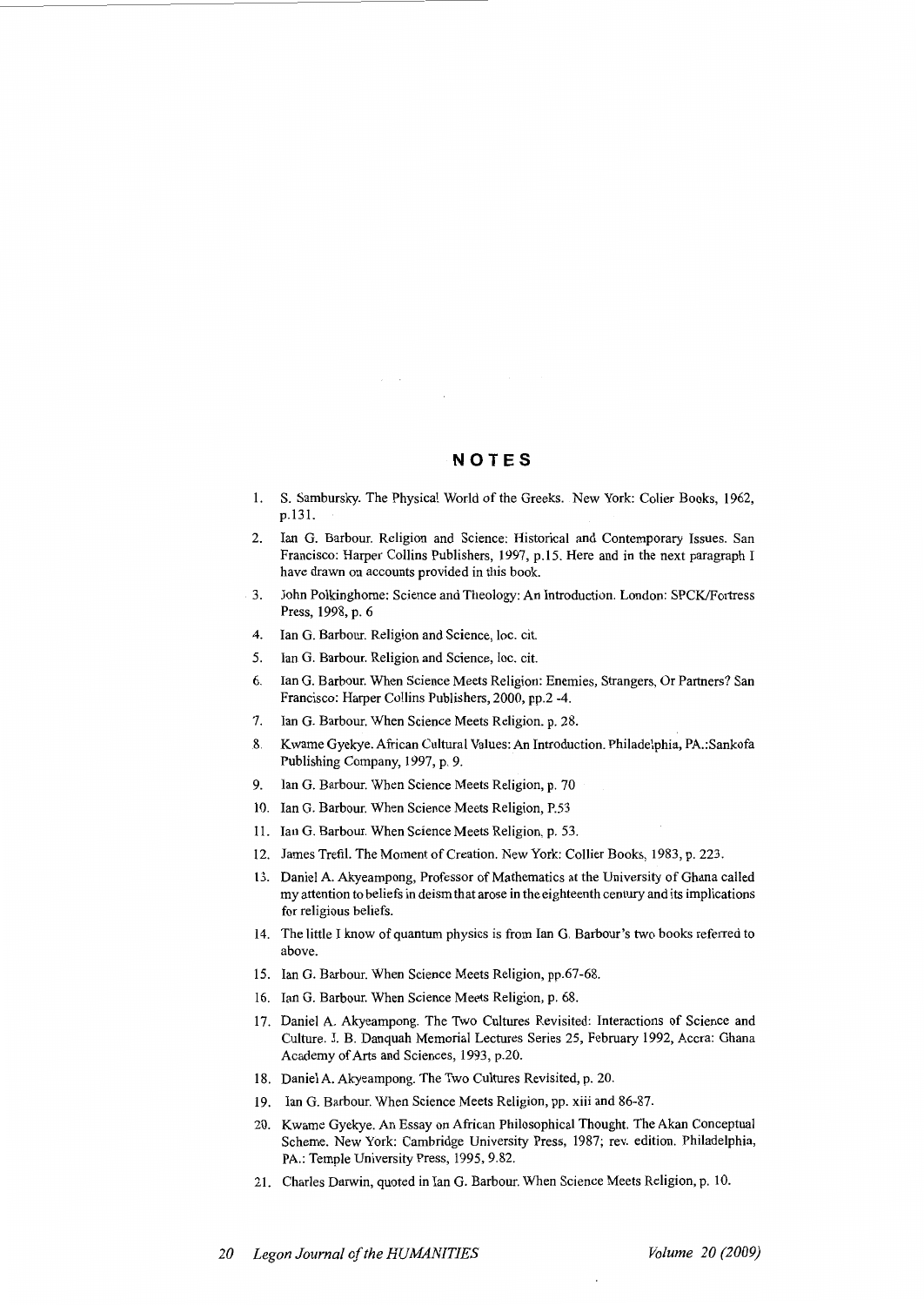- 22. Personal communication from two of the Physics Professor's British colleagues in the Physics Department of the University of Ghana some years ago.
- 23. Karl R, Popper and John C. Eccles. The Self and Its Brain. Berlin and London: Verlag Springer International, 1977, p. viii
- 24. Ian G. Barbour. When Science Meets Religion, p. 132.
- 25. Ian G. Barbour: When Science Meets Religion, p. 130.
- 26. Ian G. Barbour. When Science Meets Religion, p.135.
- 27. Albert Einstein. "Religion and Science: Irreconcilable?" The Christian Register, June 1948; reprinted in www.google.com: "Religion and Science" p. 9
- 28. Albert Einstein. "Religion and Science." New York Times Magazine, 9 November 1930; reprinted in Albert Einstein: The World as I See It." New York: Philosophical Library, 1949, pp.24-28. See www.google.com: "Religion and Science." p. 2
- 29. Albert Einstein: "Science and Religion." In Einstein's Ideas and Opinions. New York: Crown Publishers, Inc. 1954, pp.36-40; originally delivered in May 1939. See www.google.com: 'Religion and Science", p.5.
- 30. Aristotle. Metaphysics, 982b12

\*\*This paper is a modified version of a Keynote Address to A Conference on Interrelationship between Religion and Science in the 21<sup>st</sup> Century and Beyond, held at the Kwame Nkrumah University of Science and Technology, Kumasi, 19-22 June, 2008.

\*\* I wish to express my deep appreciation and gratitude to Professor D. A. Akyeampong, Professor of Mathematics at the University of Ghana, whose comments on an earlier draft of this paper I found extremely helpful. I am grateful also to Professor F. K. A. Allotey, a retired Professor of Mathematics and Theoretical Physics at the Kwame Nkrumah University of Science and Technology, Kumasi, who also commented on an earlier version of the paper.